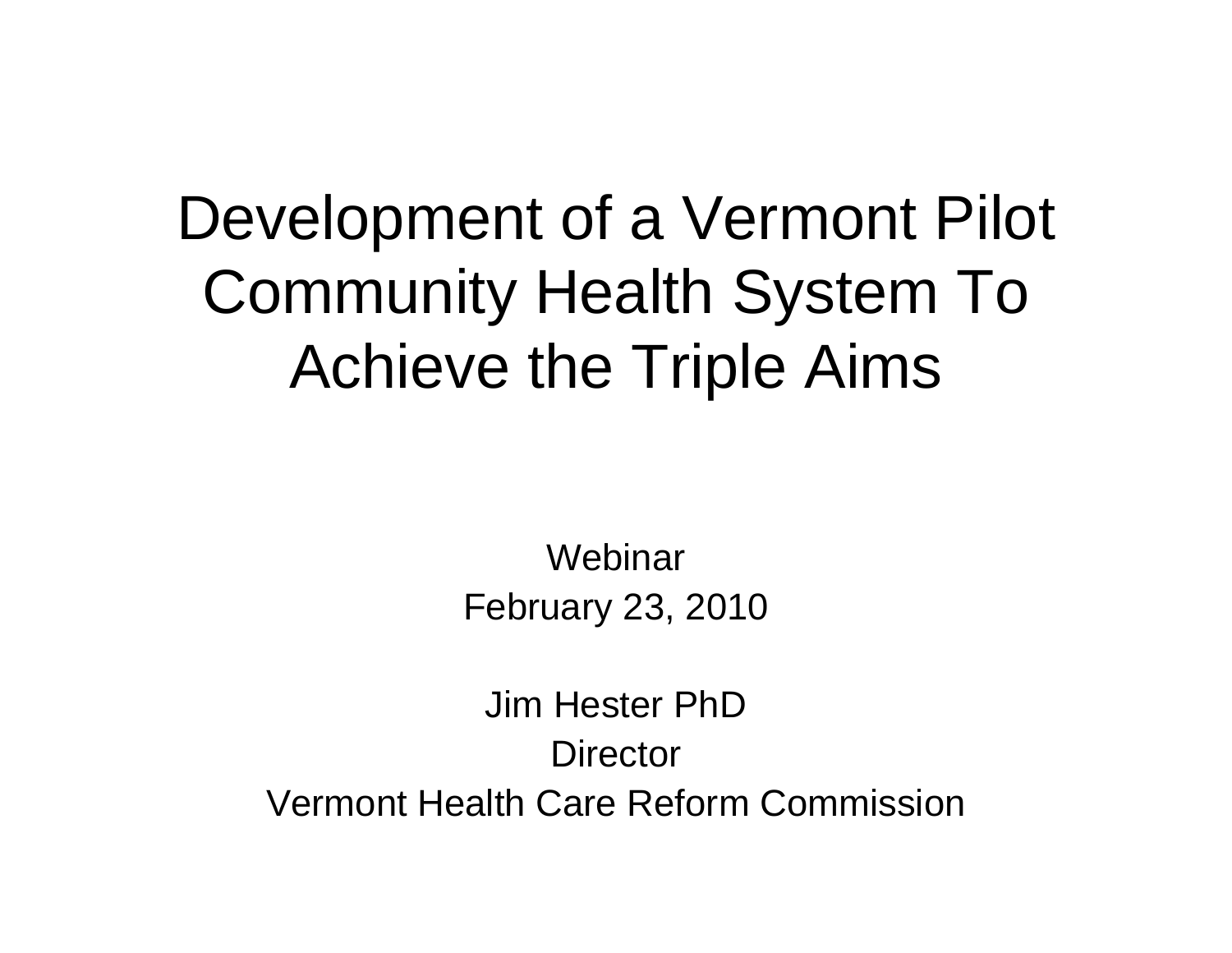# **Outline**

- Context: Vermont Health Care Reform
- Building a Community Health System
	- Conceptual Framework
	- Enhanced Medical Home pilots
	- Development of an ACO pilot
- Key findings and conclusions
- Current status and next steps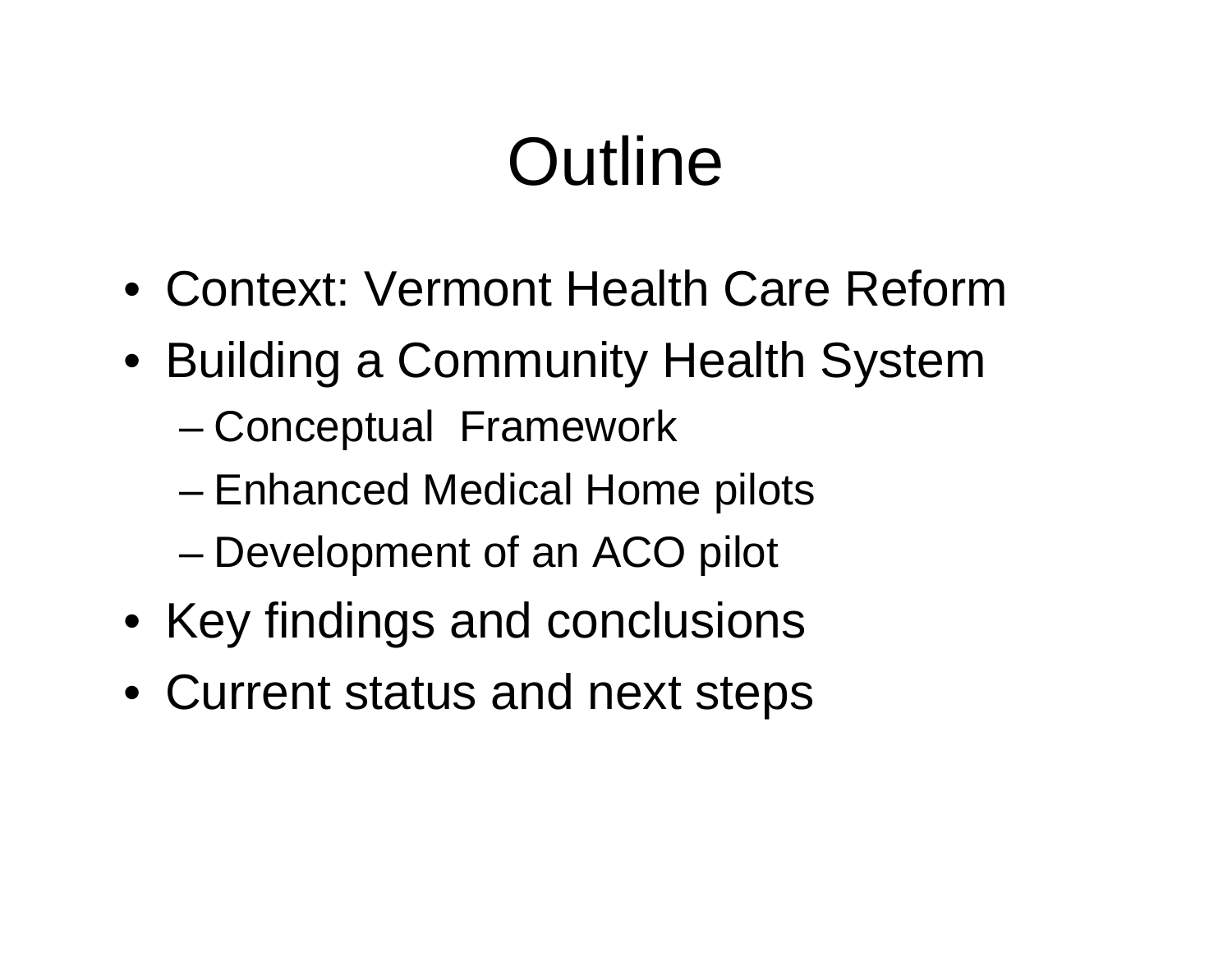# I. Context: VT Health Reform

600,000 total population

13 Hospital Service Areas define 'community systems'

Payers: 3 major commercial + 2 public

History of collaboration: bipartisan and multistakeholder

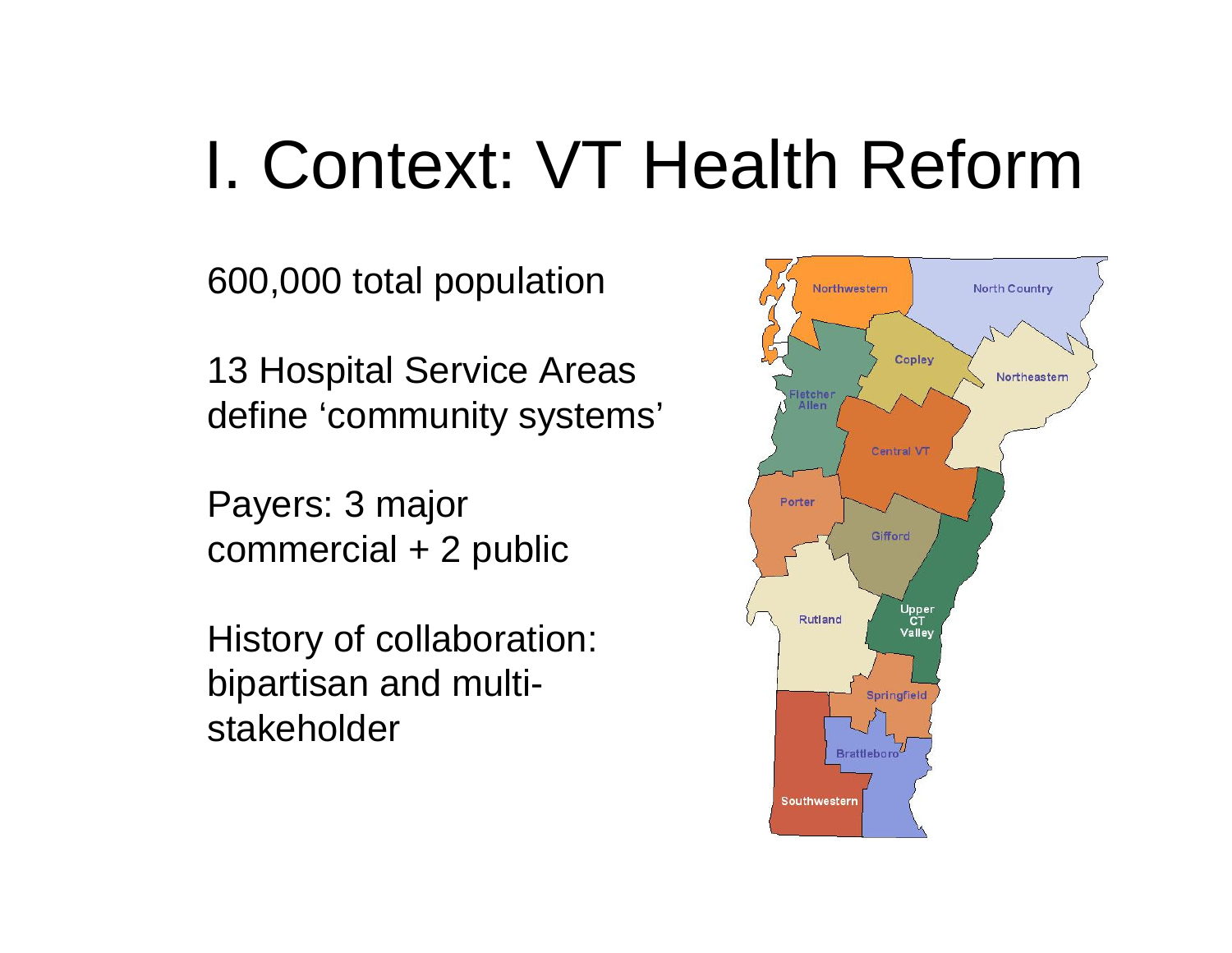# Vermont's Reform Strategy

- Act 191 (2006) created 'three legged stool' which balanced
- 1. Sustainable reduction in uninsured from 10% to 4% by 2010
- 2. Health IT as catalyst for improved performance
- 3. Bending the medical cost curve through delivery system reform
	- Blueprint for Health: Chronic illness prevention and care

Plus a variety of supporting projects (60+)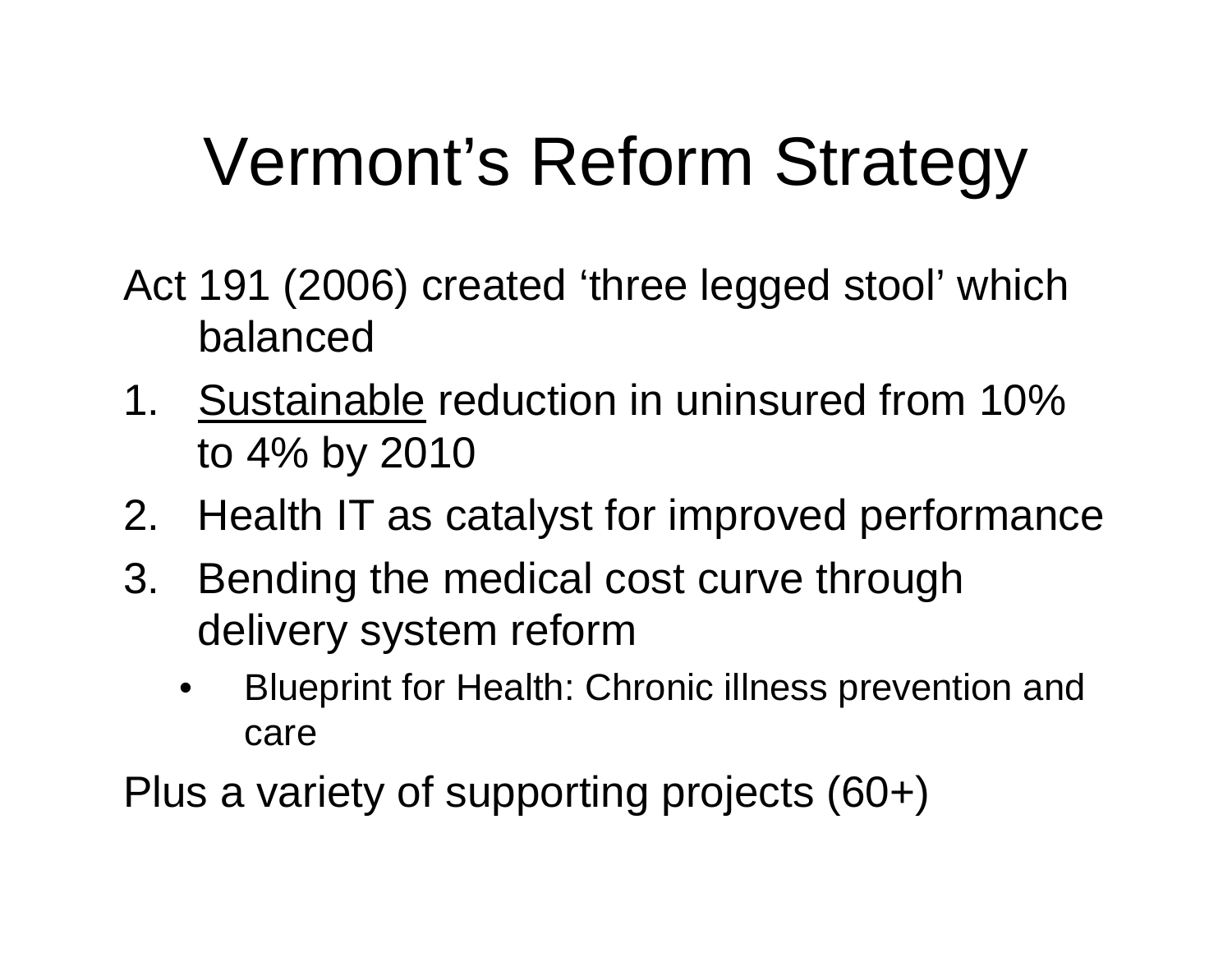## Five Years of Preparation

- Focus on Chronic Illness Care
	- Sickest 10% study group (2001)
	- VPQHC/IHI learning collaborative (2001-5)
	- Public/private partnership in Blueprint for Health (2004)
- Health Information Technology
	- Hospital association study group (2004)
	- Statewide Regional Health Info. Exchange. (VITL) (2005)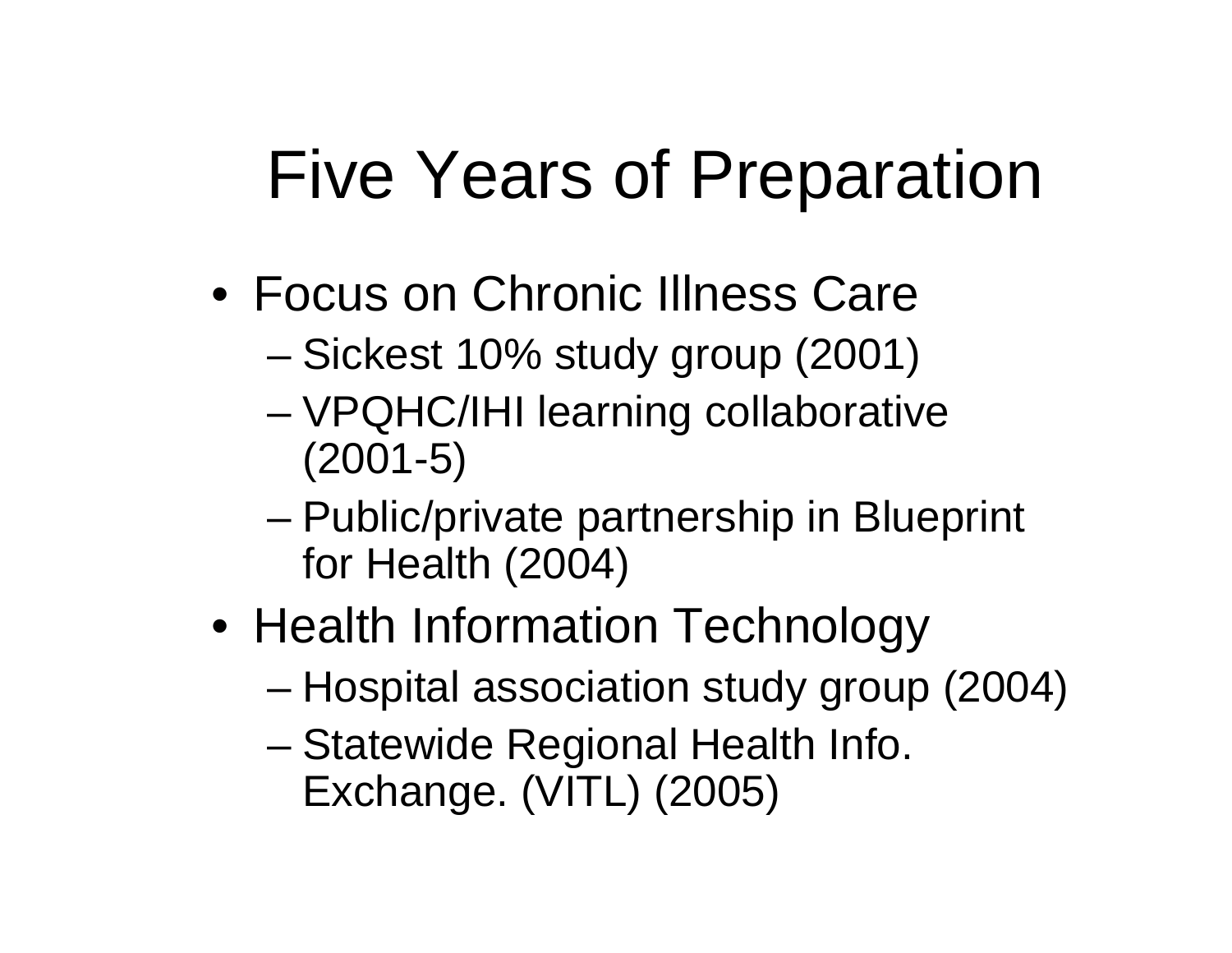# Status: Reducing uninsured

- New commercial products (Catamount Health) offered 10/1/07
- Major outreach to 60,000 uninsured by wide range of organizations
- As of 12/09
	- 12,500 enrolled in Catamount
	- 17,300 new enrollees in state programs
	- Reduced uninsured from 10% to 7% in declining economy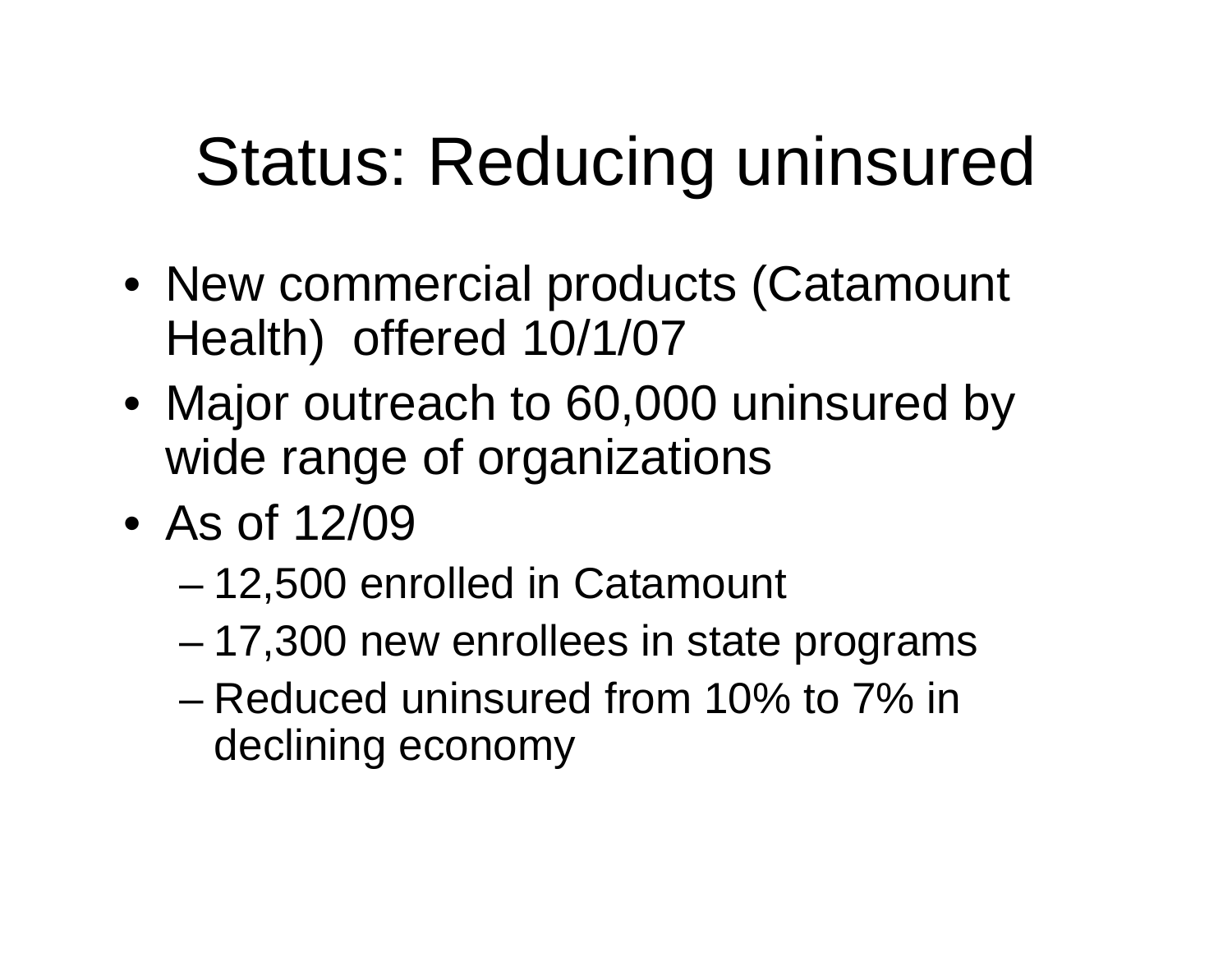## Status: Health IT as catalyst for performance improvement

- Statewide health information exchange network (VITL) funded and being built
- Statewide health IT plan approved
- Pilot programs implemented
	- Medication history for ER patients
	- Pilot program for PCP EMR
- Health IT Fund: 0.2% fee on paid claims for 7 yr
	- Electronic Health Record: fund implementation for all independent primary care MD's
	- Fund state wide Health Information Exchange infrastructure
- Align with federal stimulus: HITECH in ARRA
- Goal: IT as a driver for clinical transformation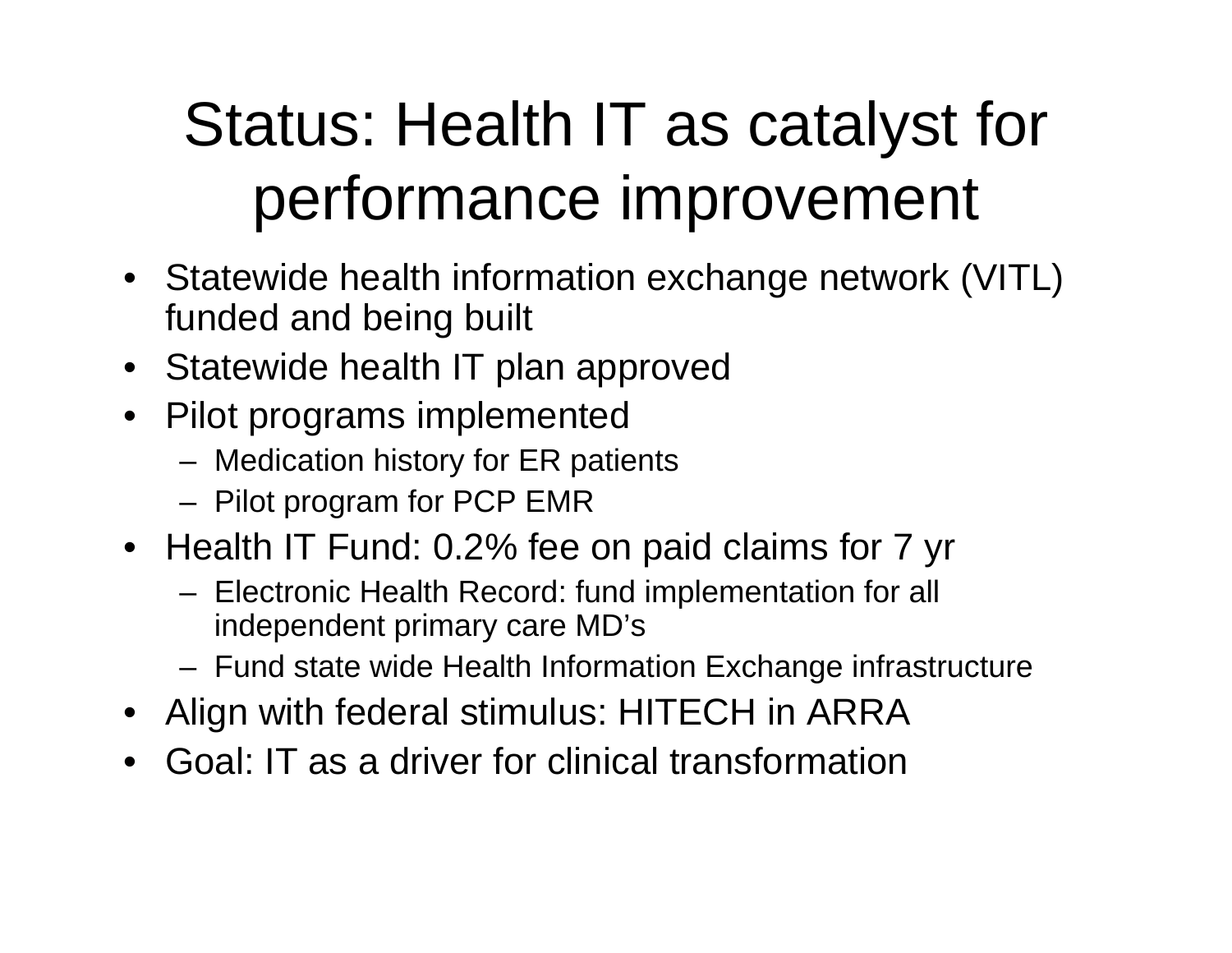# II. Building a Community Health System

'Every system is perfectly designed to obtain the results it achieves.'

Approach

- System redesign at multiple levels
	- Primary care practice level: Enhanced medical homes
	- Community health system: 'neighborhood' for medical home
	- State/regional infrastructure and support e.g. HIT, payment reform
	- National: Medicare participation
- Start in pilot communities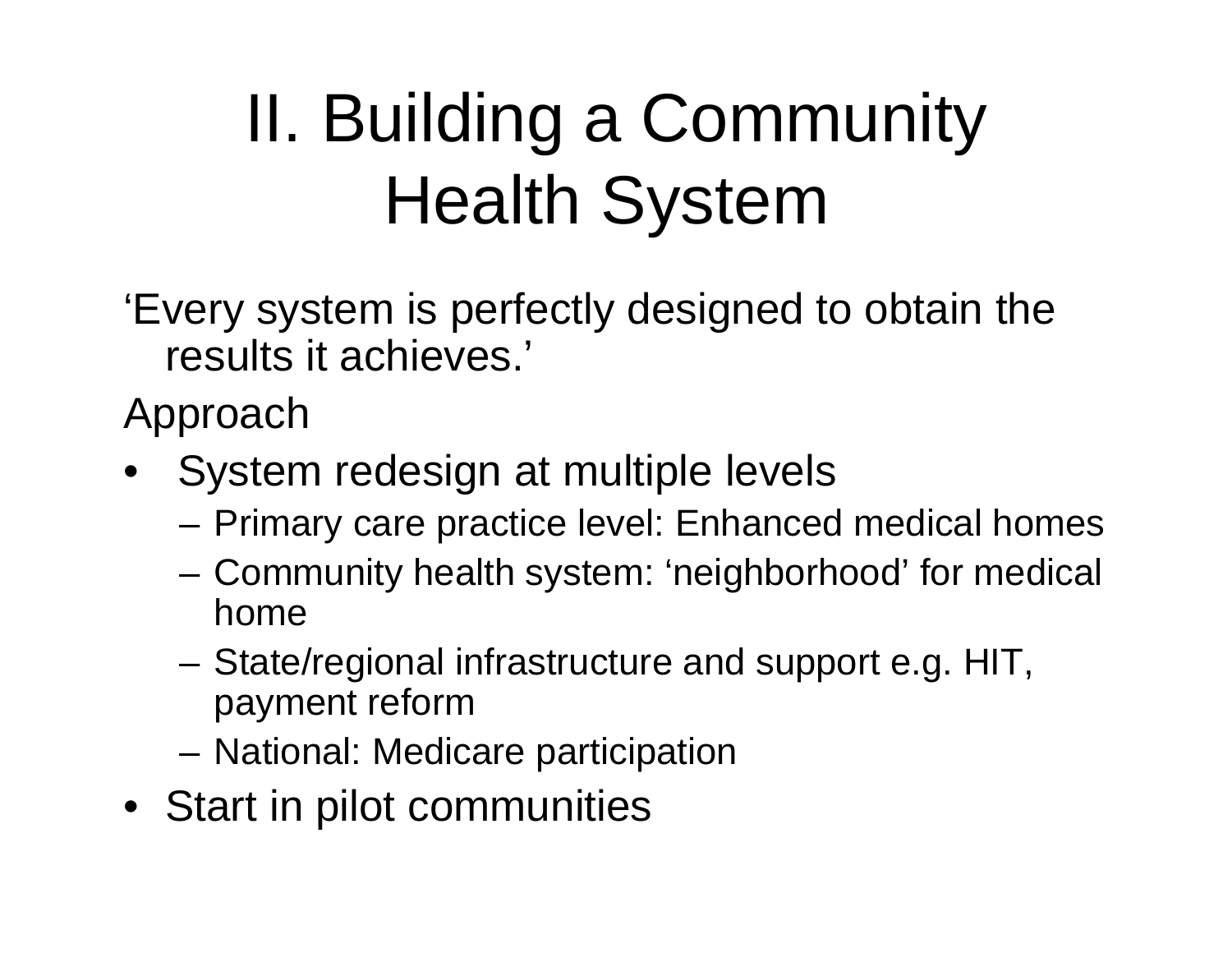## Building Blocks for Community Health System

- Chronic Care Model (2005-6):
	- VPQHC collaboratives on Wagner's Chronic Care Model
	- Blueprint for Health: Implement CCM in pilot communities
	- Add prevention component to CCM
- Enhanced Medical Homes (2007-10)
	- Expand beyond chronic illness
	- Begin building community based, population health focus
- Triple Aims (2007-10)
	- IHI Triple Aim participant (2007)
	- Legislation (2008)
- ACO Pilot (2008-10)
	- Feasibility study (2008)
	- Support for VT pilot site (2009)
	- Accelerated expansion of pilots (2010 in process)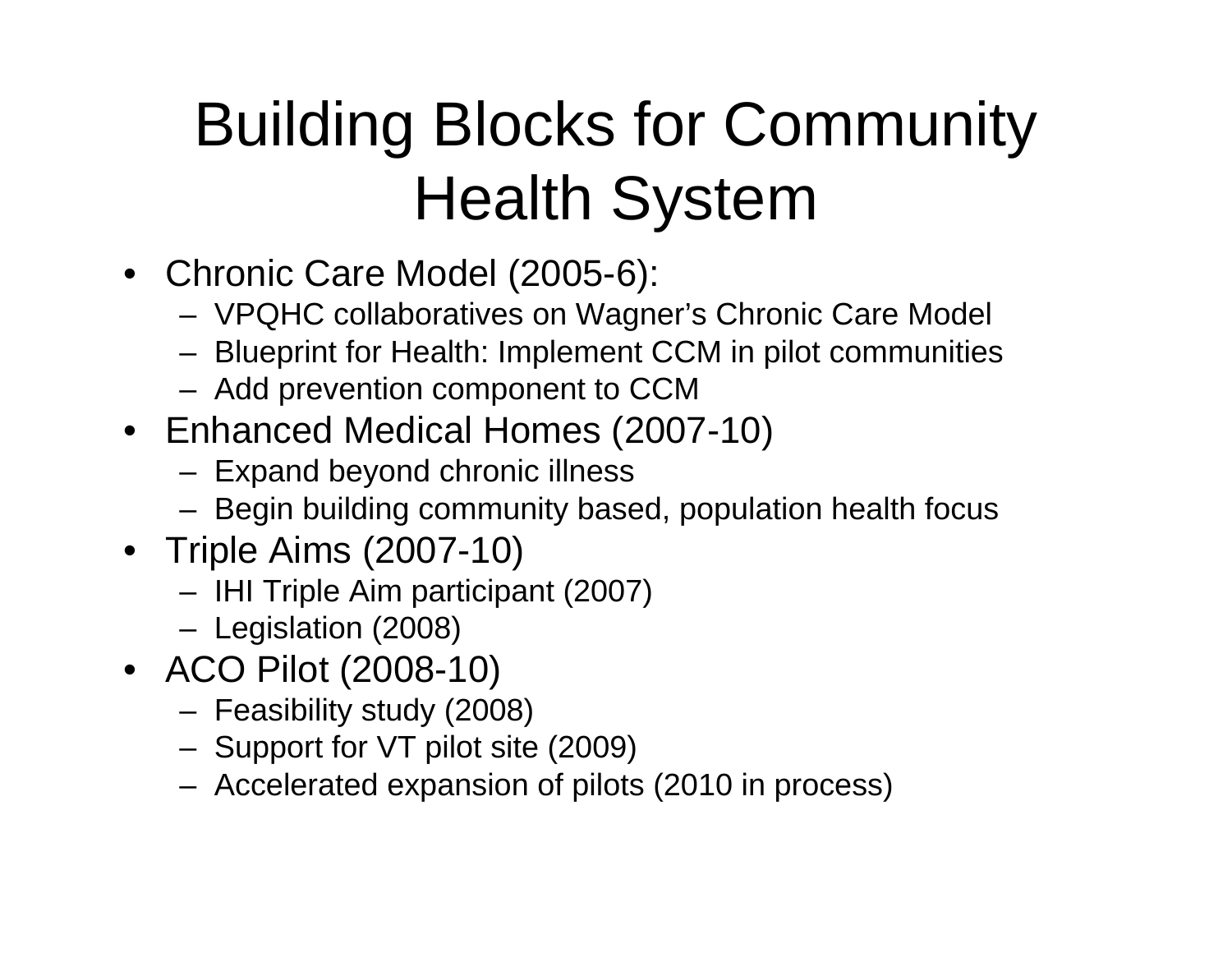# Building 'Systemness'

Key generic functions in a community health system

- **Service** integration across levels and settings of care
	- patient centered integrated care models
	- integration of health care, public health and supporting social services to support population health
- **Financial** integration
	- financial models across multiple payers
	- Local management of integrated budgets
- **Governance**: Provide leadership, and establish accountability
- **Information**: Deploy information tools to support care, management, process improvement and evaluation
- **Process improvement**: Design, implement and improve performance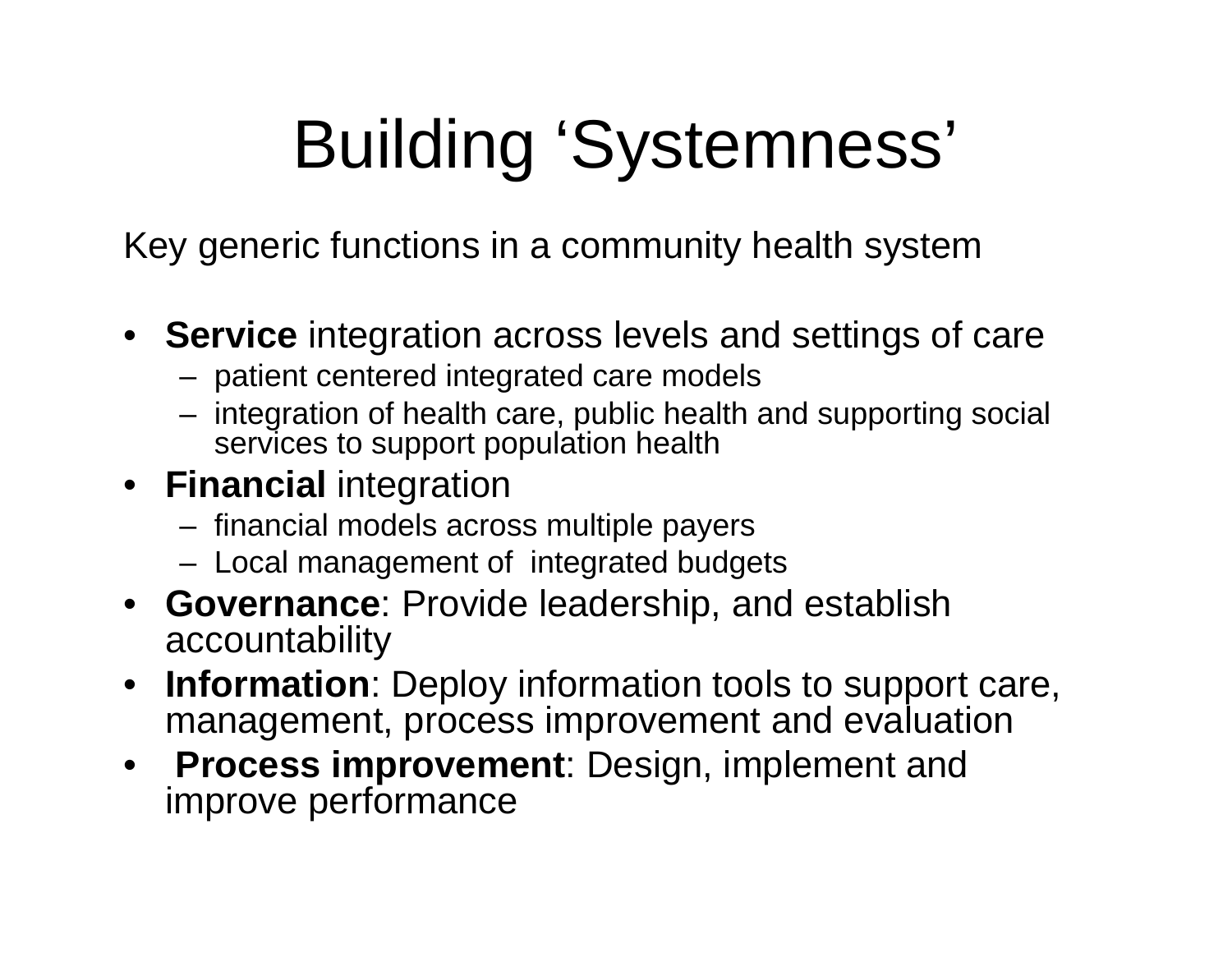# Payment Reform

- Necessary, but not sufficient element of reform
- One of most difficult, particularly integrating across payers
- Phase I: Blueprint enhanced medical home pilots links primary care incentives to medical home functions
- Phase II : ACO pilot broadens incentives to community providers
- What will enable the ACO pilot to be successful?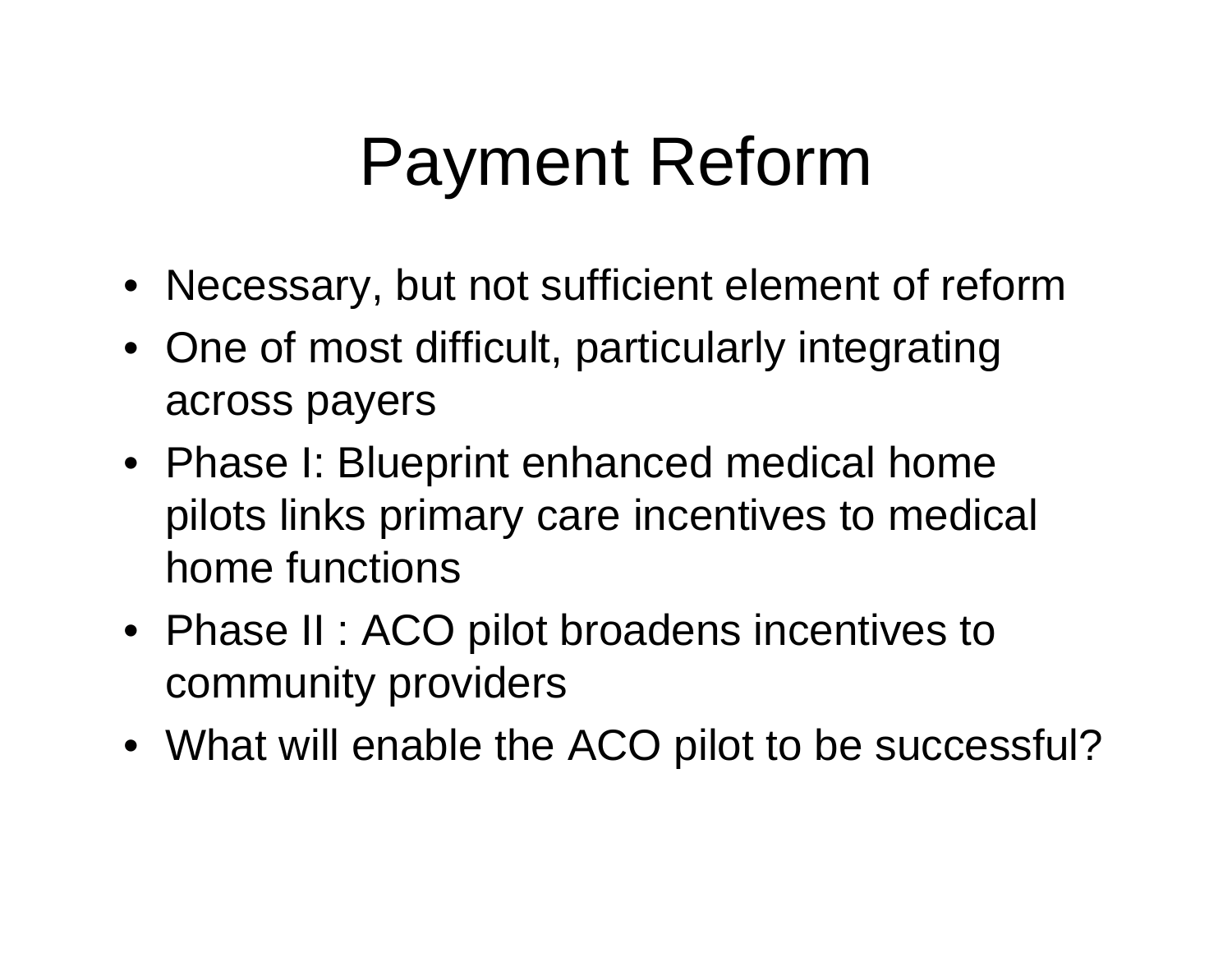## Phase I: Community Based Enhanced Medical Home Pilots

- Payment reform for primary care
	- Patient Centered Medical Home (PCMH) model
	- Sliding care management fee linked to 10 NCQA PCMH criteria
- New community health team funded by payers
- All payer participation:
	- Mandated participation by 3 commercial payers and Medicaid
	- State paying for Medicare patients
- Community based prevention plan and evidence based interventions
- Strong IT support: DocSite clinical tracking tool, EMR interfaces, and health information exchange
- Timeline: Covered 10% of VT population in 3 communities by 12/09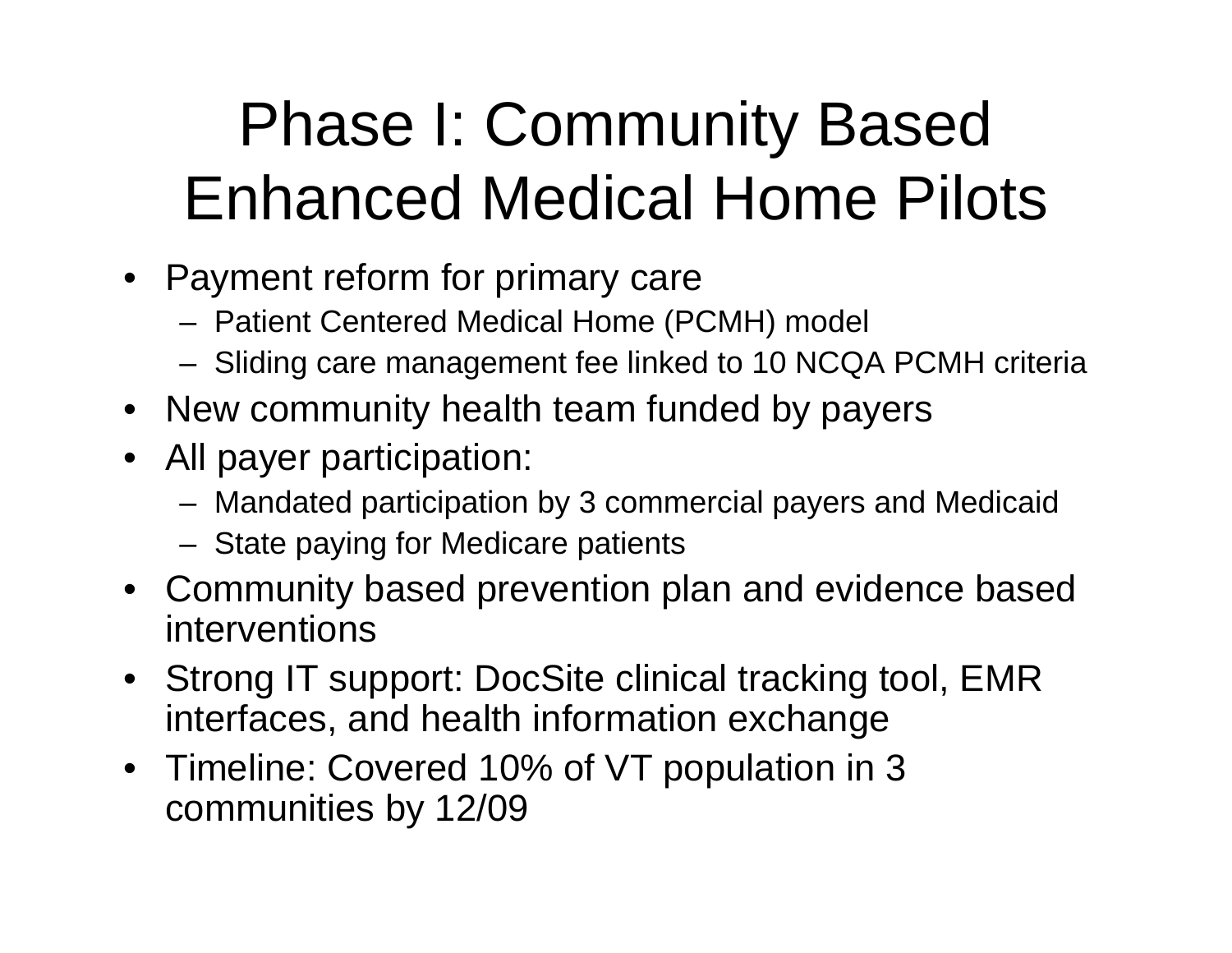

Smart choices, Powerful tools.

### Pilot Objectives

- **The purpose of this project is to determine whether providing practices with the infrastructure and financial incentives to operate a PCMH, thru a public-private partnership, leads to:**
- **1. A sustained increase in practice adherence with nationally recognized standards for a PCMH.**
- **2. An increase in the proportion of patients that receive guideline based care for prevalent chronic conditions and health maintenance.**
- **3. An increase in the proportion of patients that achieve improved control of their chronic health condition**
- **4. A shift from episodic to preventive patterns of care**
- **5. A beneficial shift in the total and / or marginal costs of care**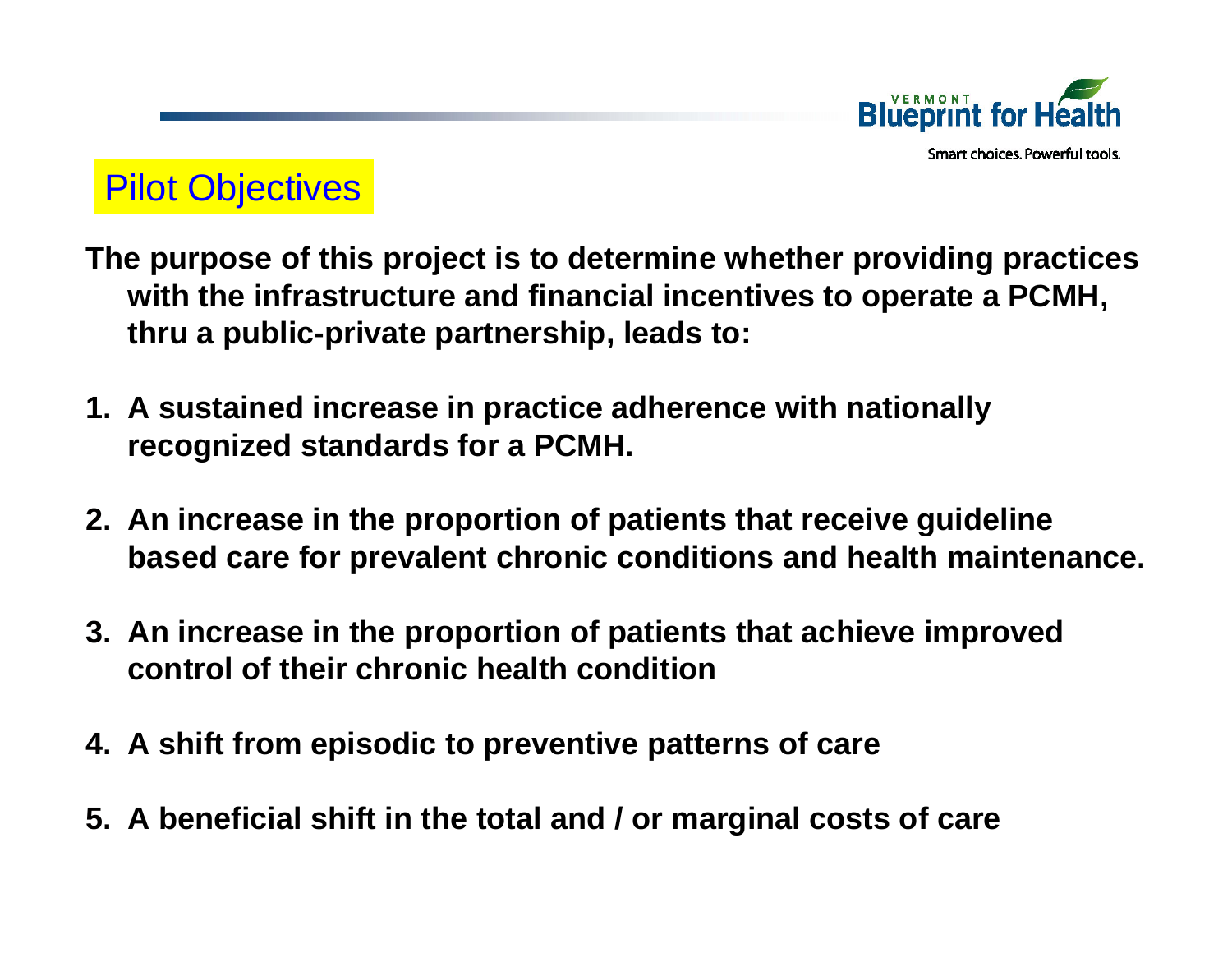

Smart choices. Powerful tools.

### Blueprint Integrated Pilot Summary

- **1. Financial reform** 
	- **Payment based on NCQA PCMH standards**
	- **Shared costs for Community Care Teams**
	- **Medicaid & commercial payers**
	- **BP subsidizing Medicare**
- **2. Multidisciplinary care support teams (CCT Teams)** 
	- **Local care support & population management**
	- **Prevention specialists**
- **3. Health Information Technology** 
	- **Web based clinical tracking system (DocSite)**
	- **Visit planners & population reports**
	- **Electronic prescribing**
	- **Updated EMRs to match program goals and clinical measures in DocSite**
	- **Health information exchange network**
- **4. Community Activation & Prevention** 
	- **Prevention specialist as part of CCT**
	- **Community profiles & risk assessments**
	- **Evidence based interventions**
- **5. Evaluation**
	- **NCQA PCMH score (process quality)**
	- **Clinical process measures**
	- **Health status measures**
	- **Multi payer claims data base**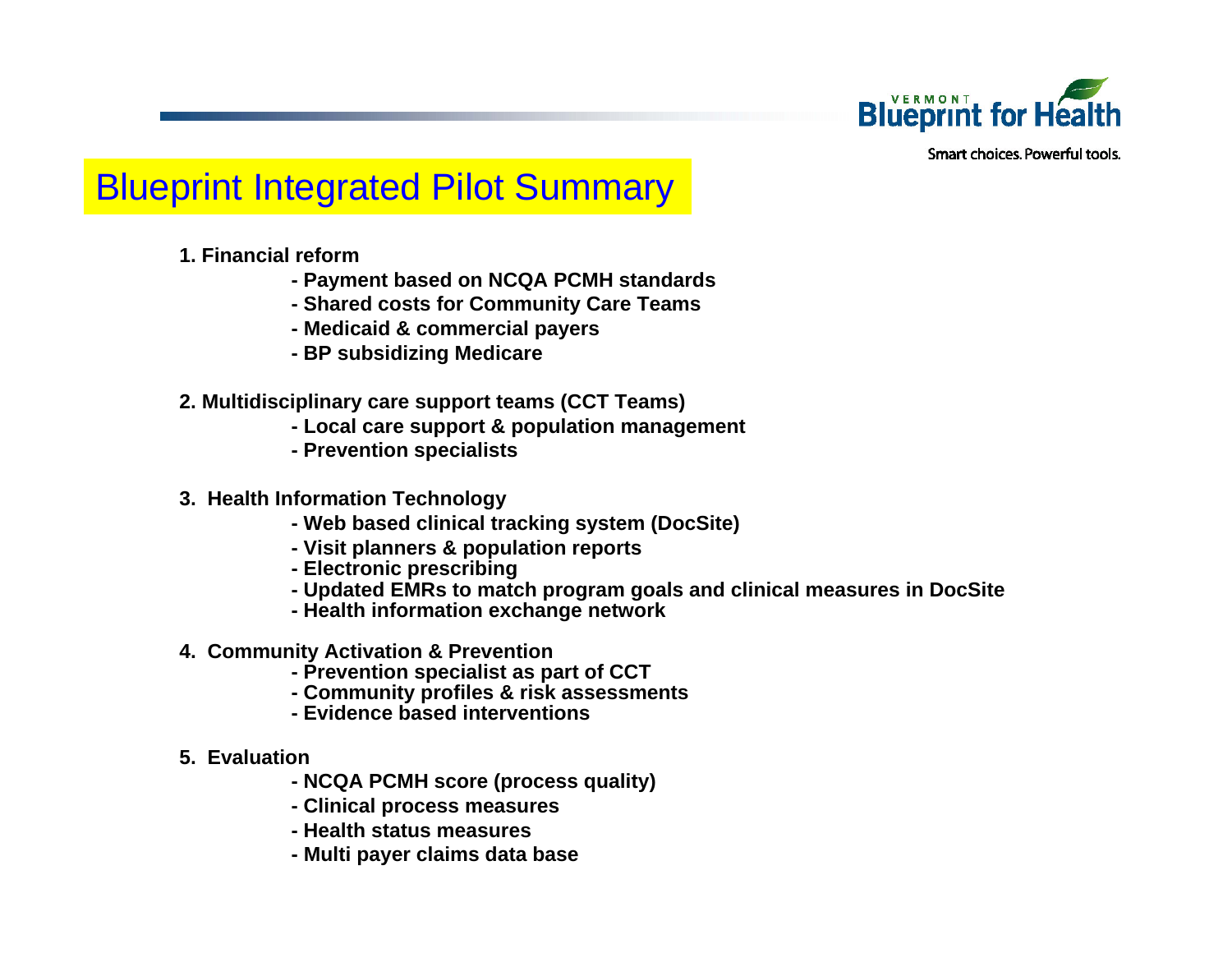

Smart choices. Powerful tools.

### NCQA Scoring & Provider Payment

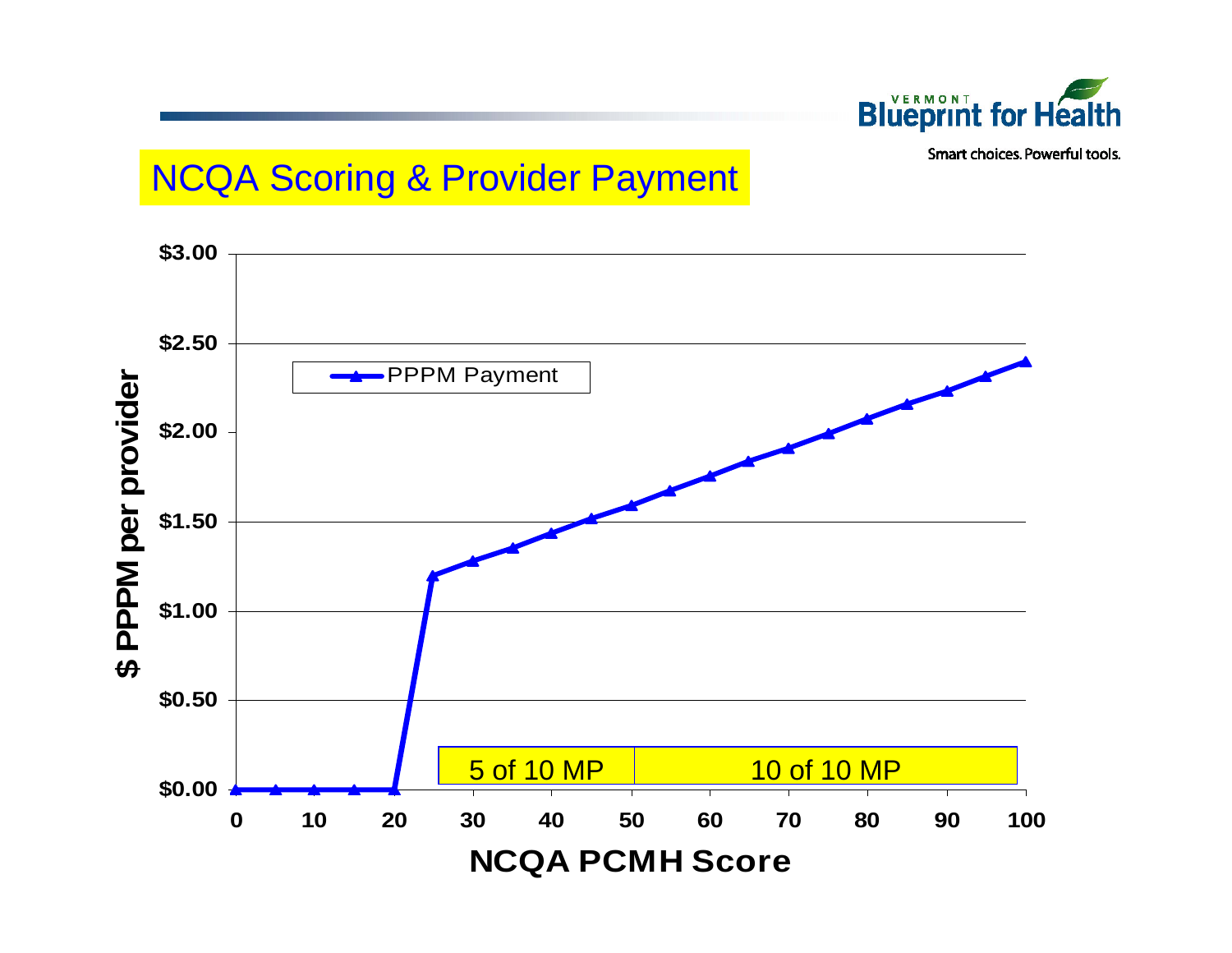## Community Care Team

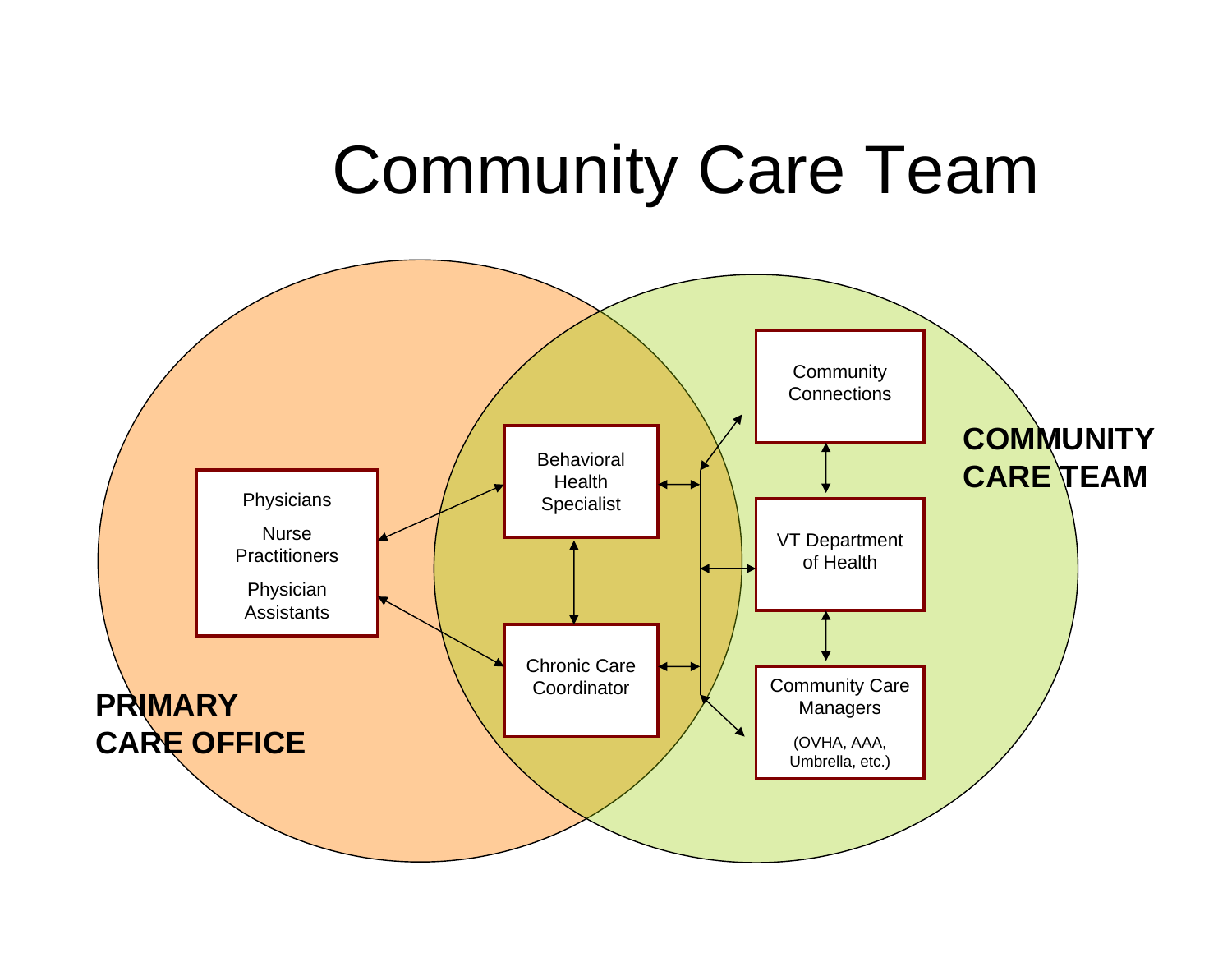### **Blueprint Enhanced Medical Home Pilots**

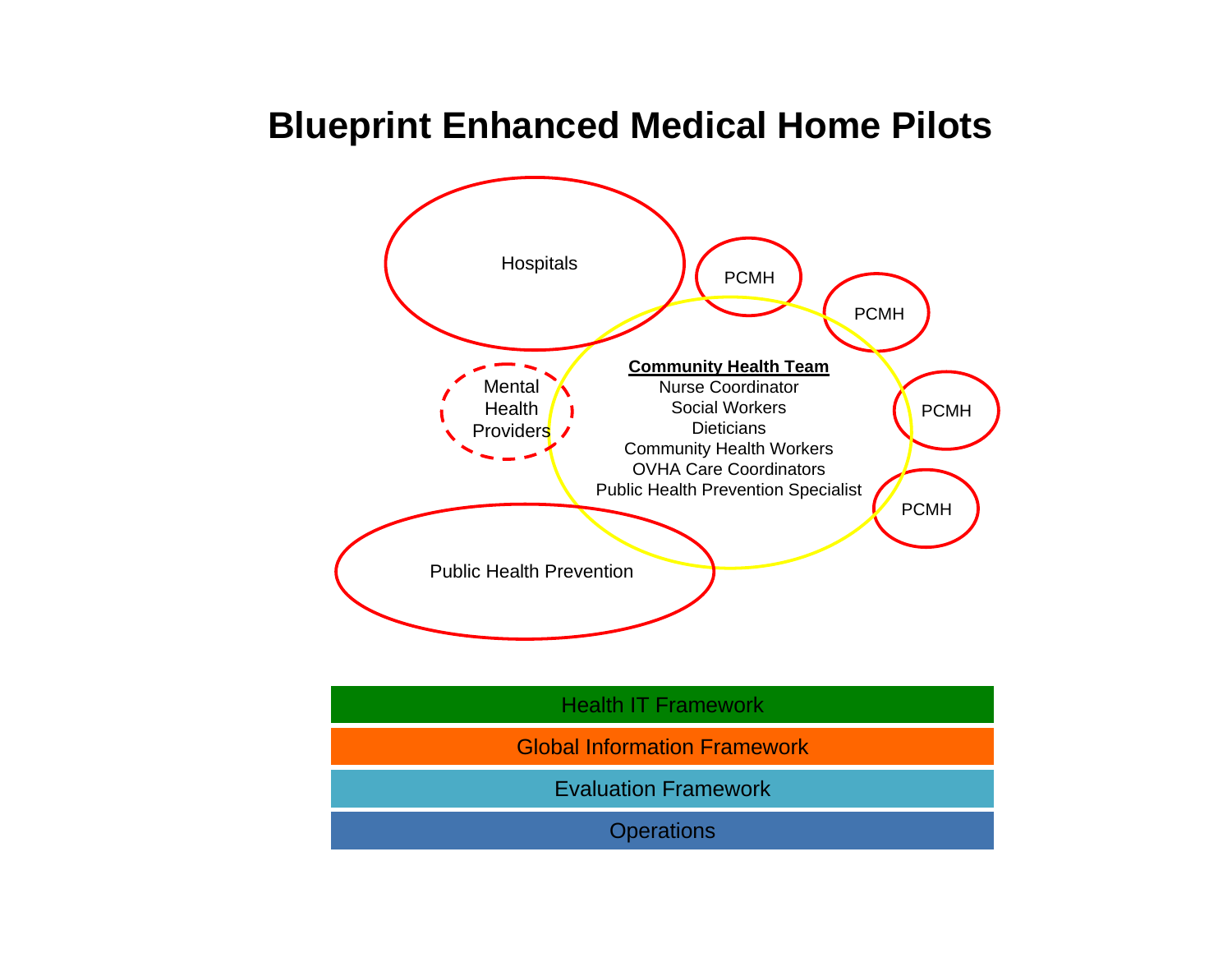### **Blueprint Integrated Pilots** *Coordinated Health System*

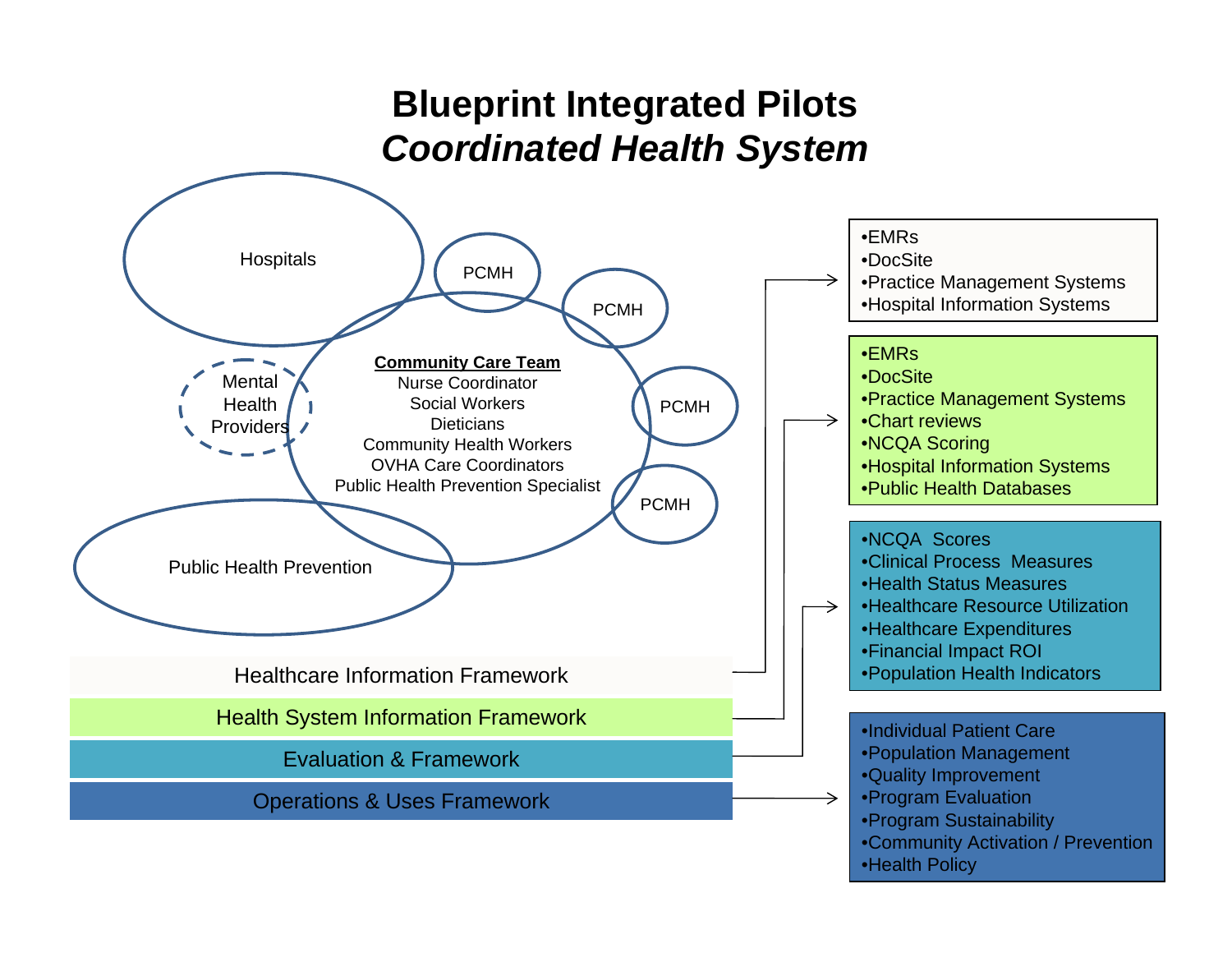#### Blueprint Integrated Health System - Proposed Expansion



Smart choices. Powerful tools.

| July<br>2008                 | Jan<br>2009                            | July<br>2009          | Jan<br>2010             | July<br>2010                      | Jan<br>2011                     | July<br>2011          | Jan<br>2012                            | July<br>2012           | Jan<br>2013 | July<br>2013 |  |  |
|------------------------------|----------------------------------------|-----------------------|-------------------------|-----------------------------------|---------------------------------|-----------------------|----------------------------------------|------------------------|-------------|--------------|--|--|
|                              | Pilot #1 St Johnsbury HSA              |                       |                         | <b>St Johnsbury HSA Expansion</b> |                                 |                       |                                        |                        |             |              |  |  |
|                              |                                        |                       |                         |                                   |                                 |                       |                                        |                        |             |              |  |  |
|                              |                                        |                       | Pilot #2 Burlington HSA |                                   | <b>Burlington HSA Expansion</b> |                       |                                        |                        |             |              |  |  |
|                              | Pilot #3 Barre HSA<br><b>Readiness</b> |                       |                         |                                   | <b>Barre HSA Expansion</b>      |                       |                                        |                        |             |              |  |  |
|                              |                                        |                       |                         |                                   |                                 |                       |                                        |                        |             |              |  |  |
|                              | <b>Readiness</b>                       |                       |                         |                                   |                                 | <b>HSA #4 Rollout</b> |                                        |                        |             |              |  |  |
|                              | <b>Readiness</b>                       |                       |                         |                                   | <b>HSA # 5 Rollout</b>          |                       |                                        |                        |             |              |  |  |
|                              |                                        |                       |                         |                                   |                                 |                       |                                        |                        |             |              |  |  |
|                              |                                        |                       |                         |                                   |                                 | <b>Readiness</b>      |                                        | <b>HSA # 6 Rollout</b> |             |              |  |  |
|                              |                                        |                       |                         |                                   |                                 | <b>Readiness</b>      |                                        | <b>HSA # 7 Rollout</b> |             |              |  |  |
|                              |                                        |                       |                         |                                   |                                 |                       |                                        | <b>HSA # 8 Rollout</b> |             |              |  |  |
|                              |                                        |                       |                         |                                   |                                 | <b>Readiness</b>      |                                        |                        |             |              |  |  |
|                              |                                        |                       |                         |                                   |                                 | <b>Readiness</b>      |                                        | <b>HSA # 9 Rollout</b> |             |              |  |  |
|                              |                                        |                       |                         |                                   |                                 | <b>Readiness</b>      |                                        | HSA #10 Rollout        |             |              |  |  |
|                              |                                        |                       |                         |                                   |                                 |                       |                                        |                        |             |              |  |  |
|                              |                                        |                       |                         |                                   |                                 | <b>Readiness</b>      |                                        | HSA #11 Rollout        |             |              |  |  |
|                              |                                        |                       |                         |                                   |                                 | <b>Readiness</b>      |                                        | HSA #12 Rollout        |             |              |  |  |
|                              |                                        |                       |                         |                                   |                                 |                       |                                        |                        |             |              |  |  |
|                              |                                        |                       |                         |                                   |                                 | <b>Readiness</b>      |                                        | HSA #13 Rollout        |             |              |  |  |
| <b>Target Population</b>     |                                        | 42,179                |                         | 126,286                           |                                 | 316,662               |                                        | 508,17                 |             | 637,130      |  |  |
| % of VT Population<br># CHTs |                                        | 6.7%<br>$\mathbf 2$   |                         | 20%<br>$6\phantom{1}$             |                                 | 50%<br>16             |                                        | 80%<br>25              |             | 100%<br>32   |  |  |
|                              |                                        | 2/mplementation Phase |                         |                                   |                                 |                       | <b>Demonstration Phase (Medicare?)</b> |                        |             | 19           |  |  |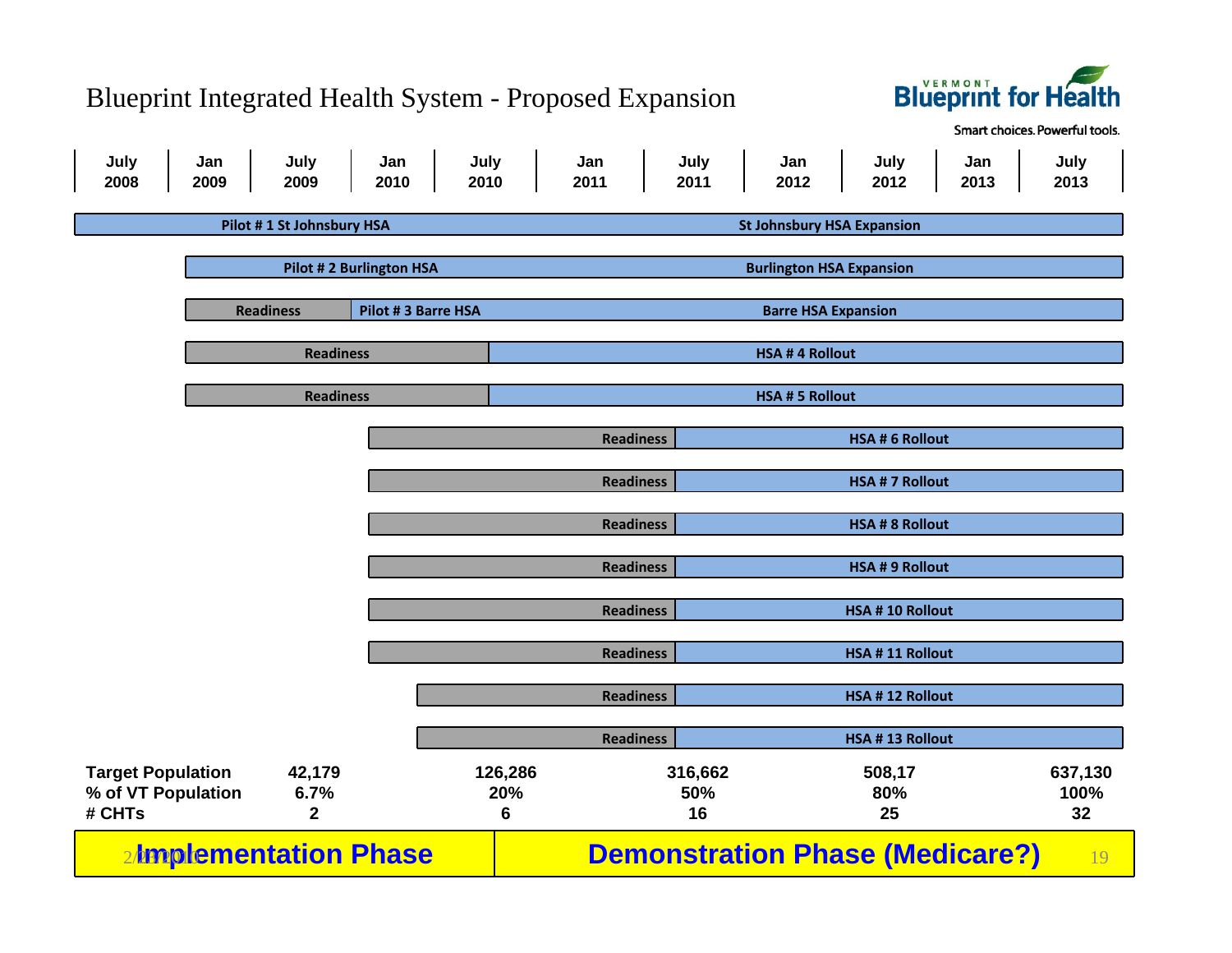

Smart choices. Powerful tools.

### Building Capacity for Statewide Expansion

**Central Blueprint Team** 

Director  $(1)$ , Associate Director  $(1)$ , Regional Coordination & Strategic Planning  $(4)$ , Program Design – Contracting (2), Administrative Support (1)

**Local Blueprint**  $facilitators(8)$ 

Technical support, learning collaboratives, specialized assistance (contracts -VITL, DocSite, VPQ, Fletcher Allen)

Local administrative leadership, clinical leadership  $& \Pi$  leadership. project management (grant support, in-kind)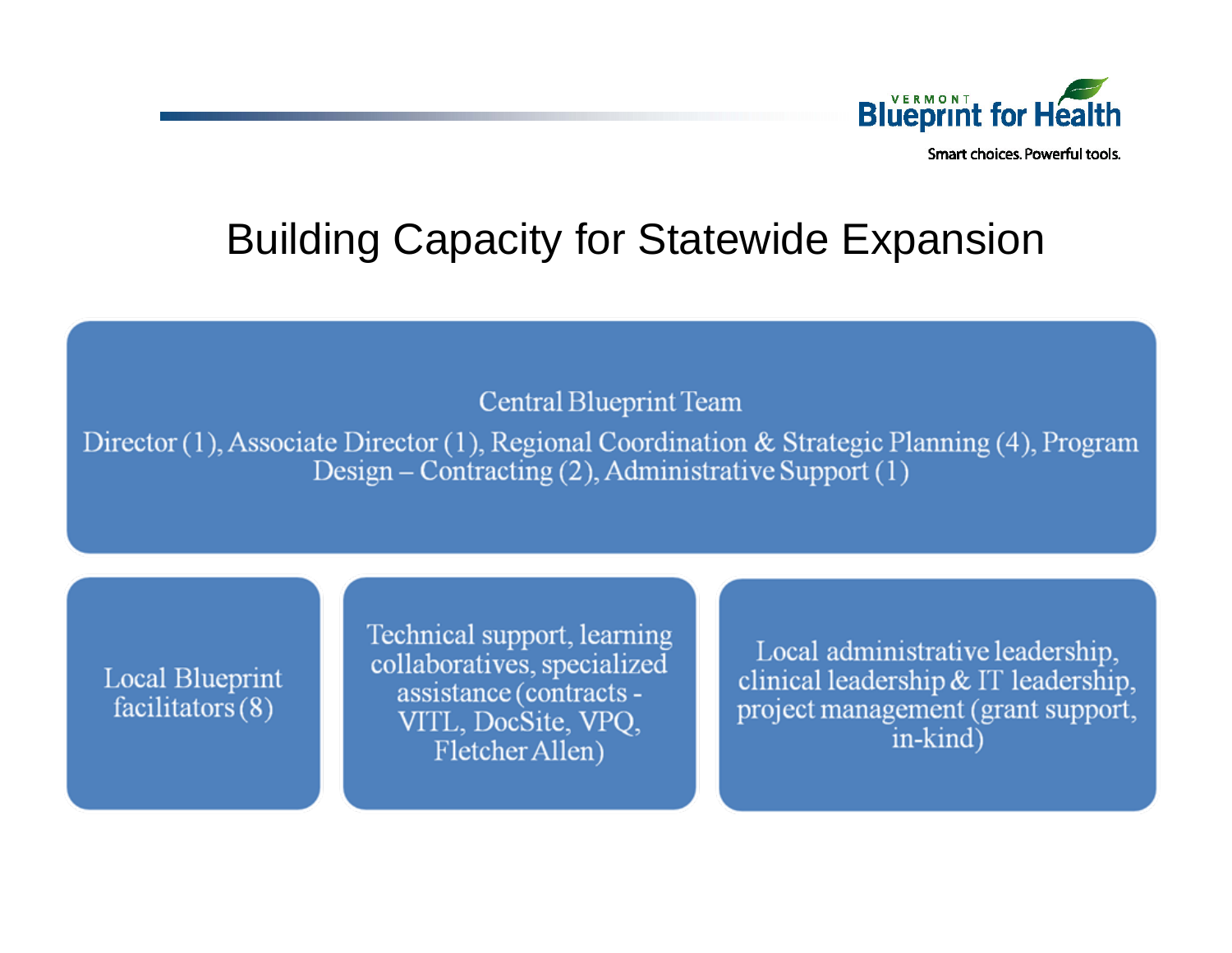### Status: Enhanced Medical Homes

- Pilot communities started 8/08, 1/09, 12/09: well received by patients, physicians and staff
- Laying foundations for state wide expansion by 2013
- HHS has announced state based, multipayer pilots in advanced primary care models based on Vermont's design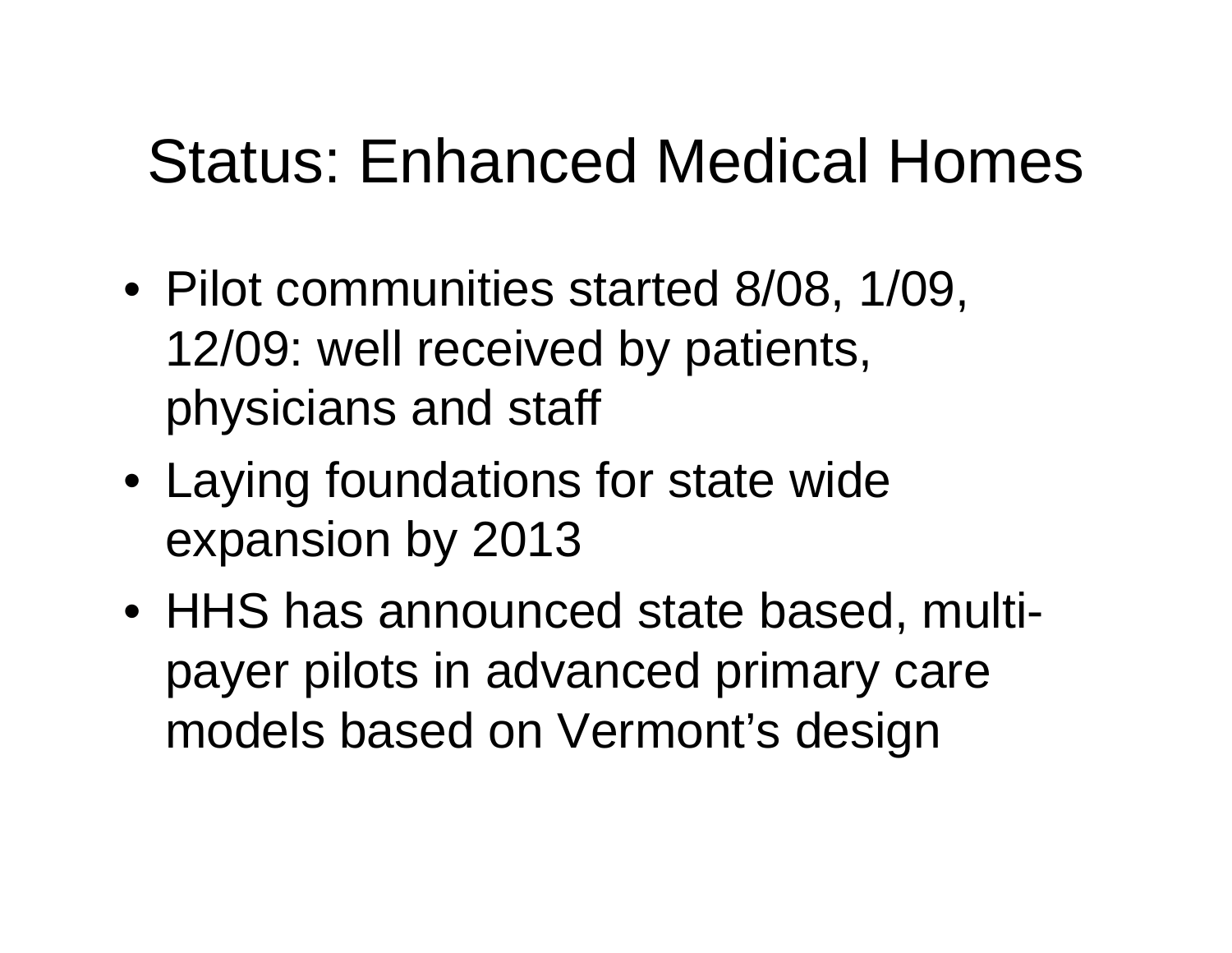### **Blueprint Integrated Pilots** *Financial Impact*

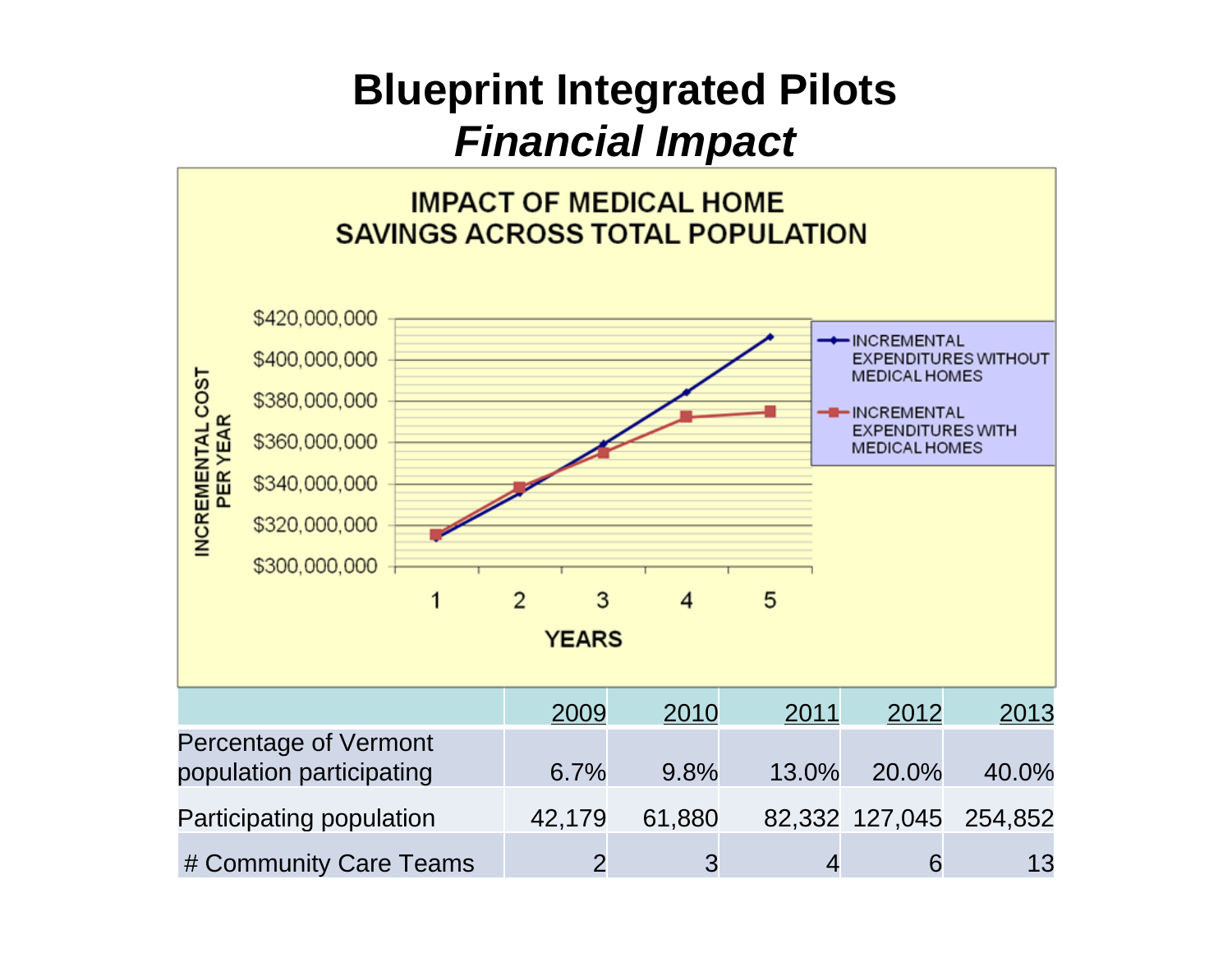# Phase II: ACO Pilot

- Focus on community health system level
- Translate potential system wide savings into actual savings
- Capture part of shared saving to reinvest in local community health system
	- Transition funding for adjusting to reallocation
	- Investments in population health, primary care, etc.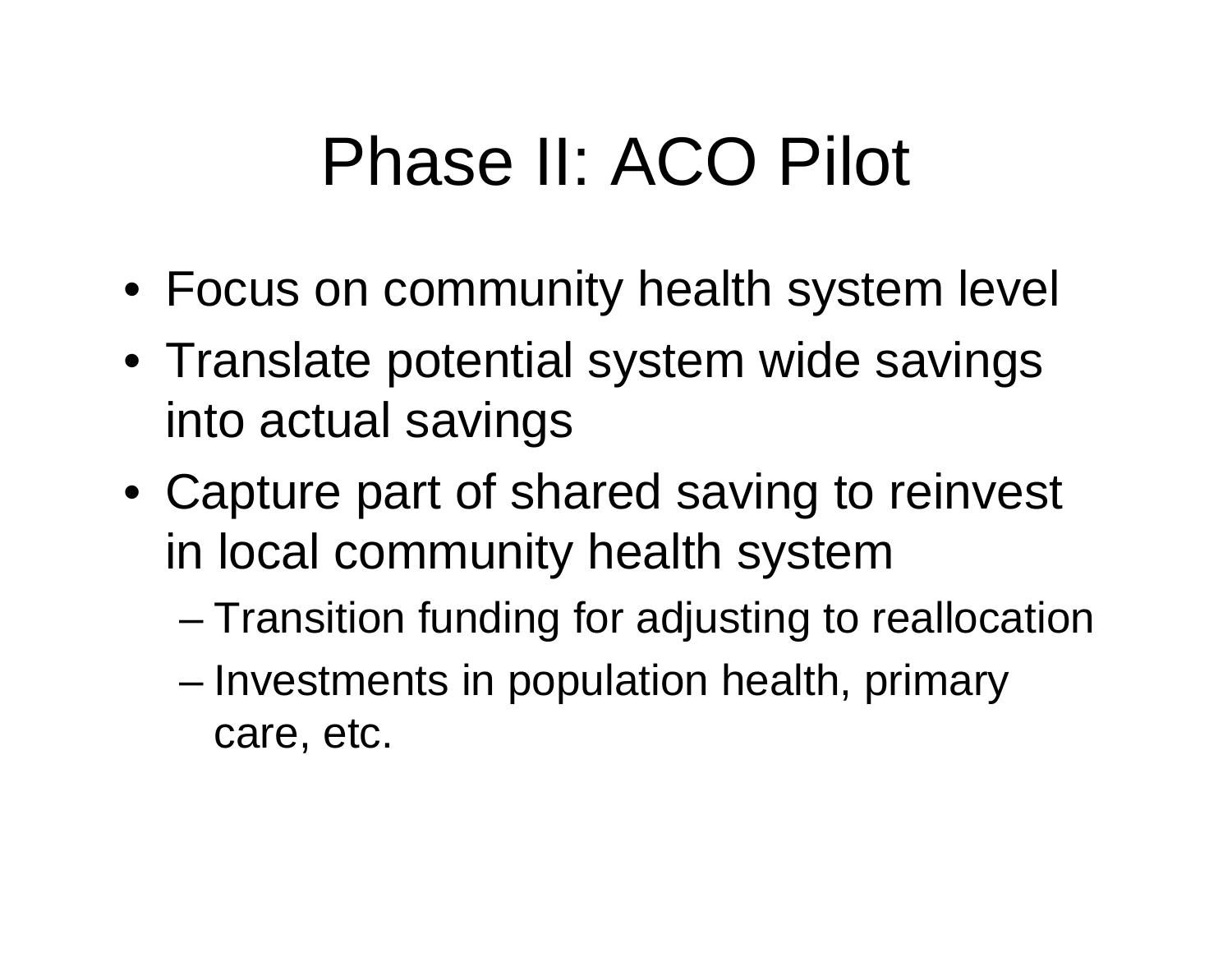## Goals of The ACO Pilot

- Improve performance in IHI 'triple aims'
	- Bend the medical cost curve significant savings over projected trend line of costs (2-5%/yr)
	- Improve the health of the community population and the patient experience
- Test the ACO concept in a small number of 'early adaptor' community provider networks that already have key functional capabilities.
- Have at least one Vermont site in the national ACO Learning Collaborative and Learning **Network**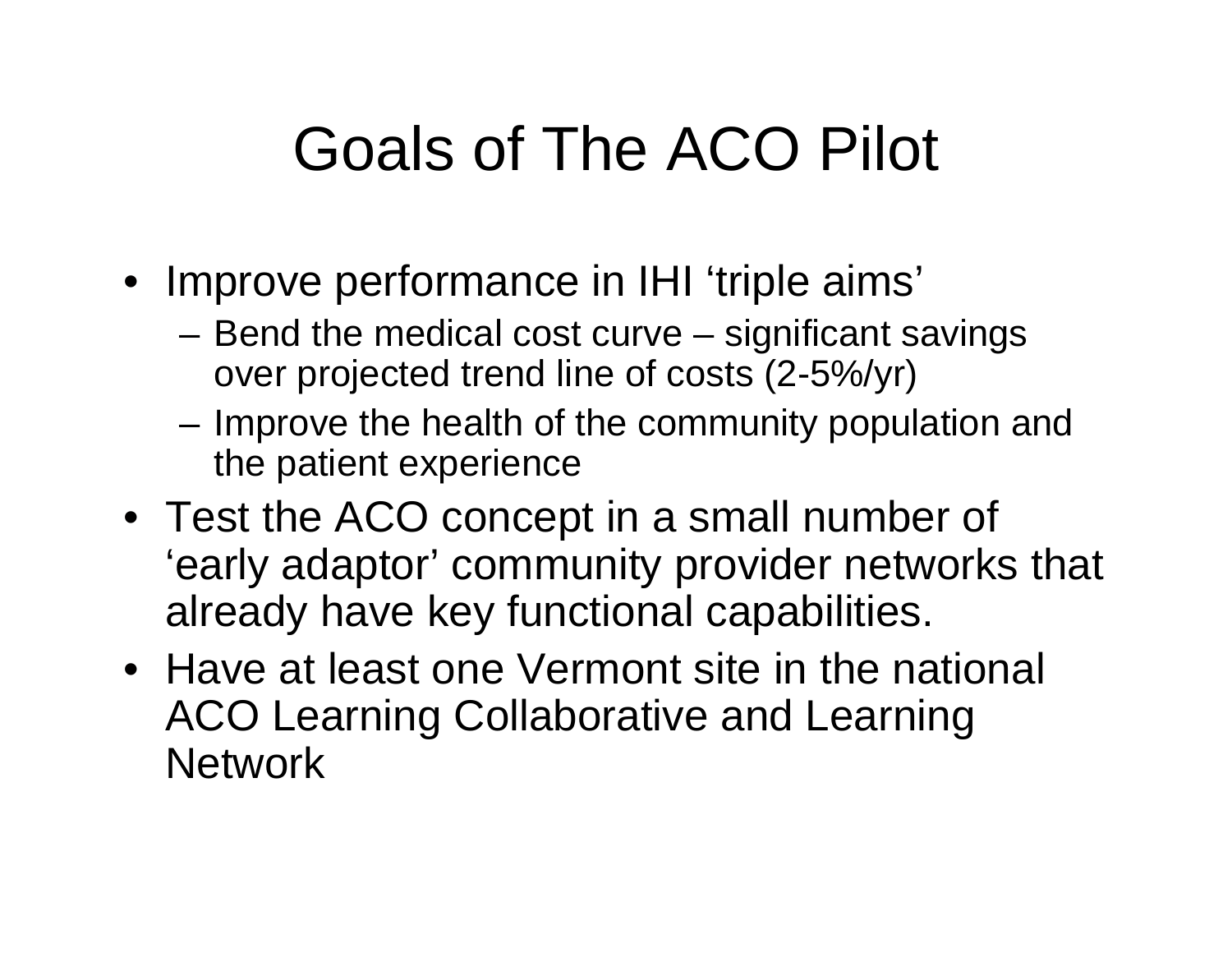# ACO Pilot Support

Commission's Approach:

- Create working design and assess critical issues and tasks in
	- Scale and scope of pilot: e.g. minimum population, covered services
	- Responsibilities and criteria for ACO site
	- Financial model, including incentive structure
	- Funding of new functions and pilot administration
- Educate broad based workgroup of stakeholders in the ACO concept
- Support provider development of pilot application for national ACO collaborative. (VT could not fund its own ACO program.)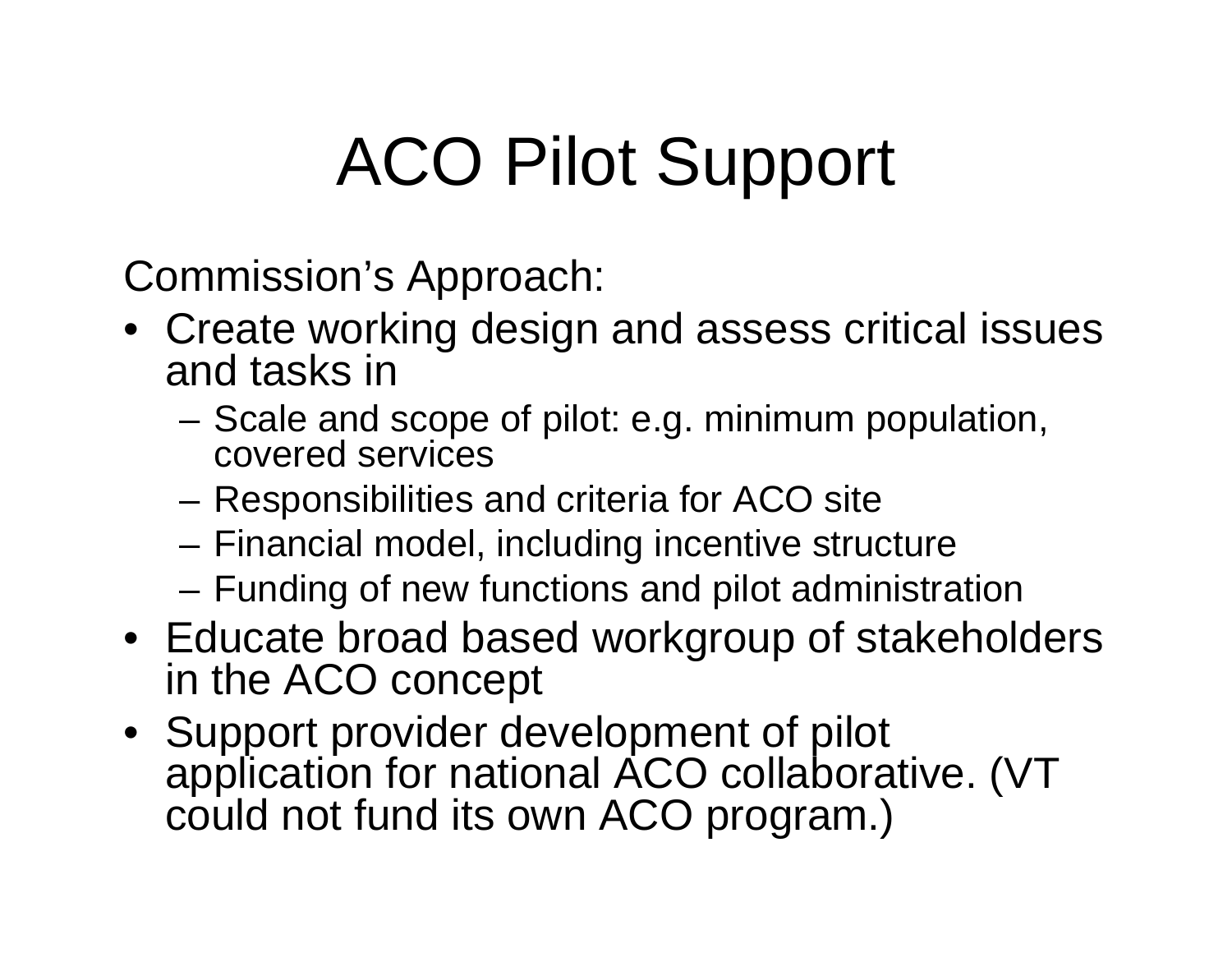# III. Findings & Conclusions

|                                 | <b>Service</b><br>integration | Financial<br>integration | Governance<br>& leadership | IT tools and<br>reporting | <b>Process</b><br>improvement |
|---------------------------------|-------------------------------|--------------------------|----------------------------|---------------------------|-------------------------------|
| <b>Primary care</b><br>practice |                               |                          |                            |                           |                               |
| Community<br>health<br>system   |                               |                          |                            |                           |                               |
| Regional/<br>state              |                               |                          |                            |                           |                               |
| National/<br>federal            |                               |                          |                            |                           |                               |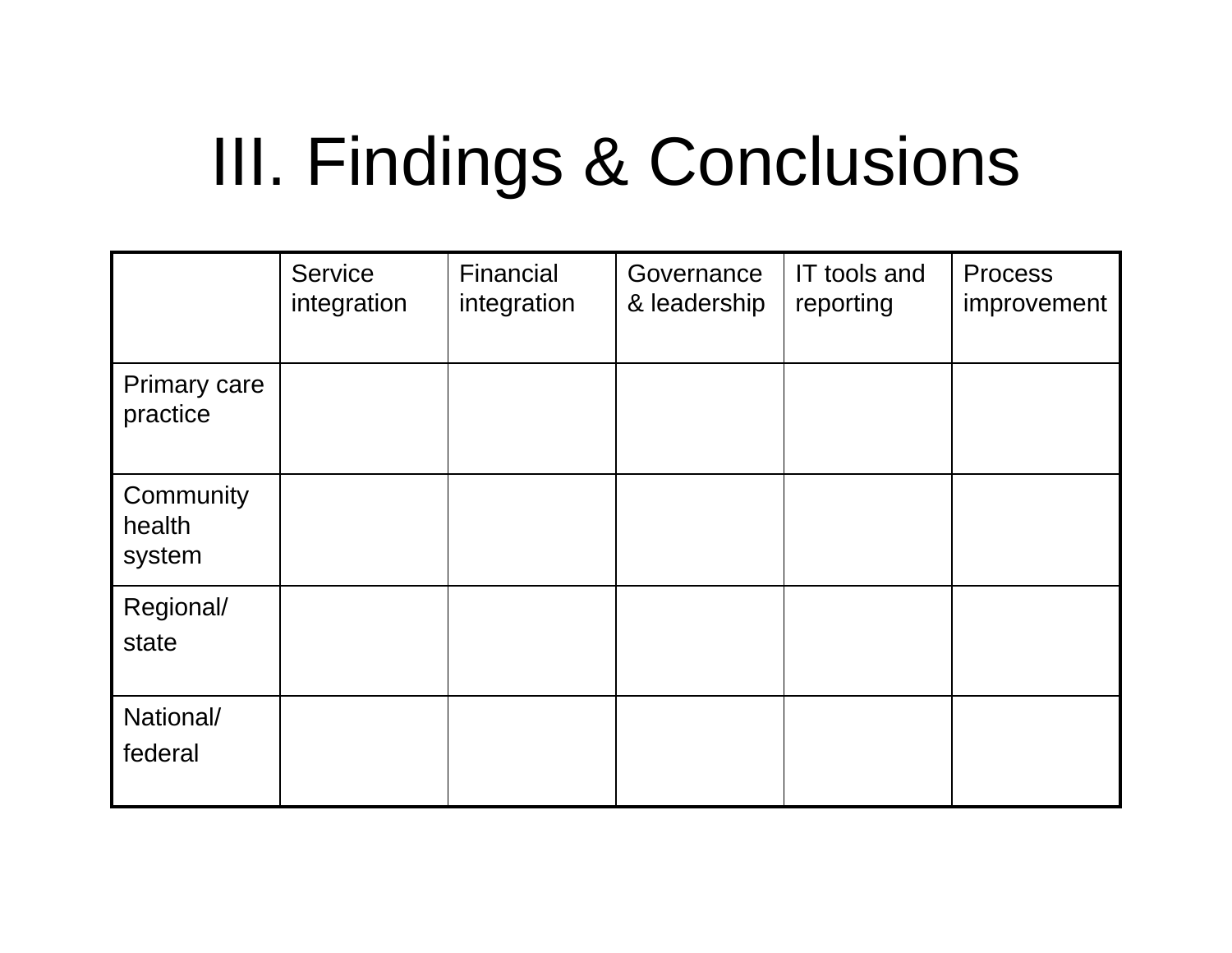# Service Integration by Level

- Practice level
	- Chronic Care Model
	- Enhanced Medical Home
- Community level
	- Clinical care coordination and integration
	- Medical home support: Community Health Team
	- Prevention: Community Health Assessment and Activation
- State level
	- VPQHC learning collaboratives for Chronic Care Model
	- Blueprint for Health: Start up funding, training, technical support, evaluation
- National level
	- ACO learning collaboratives: training, technical support
	- CMS Advanced Primary Care Model pilot: CHT's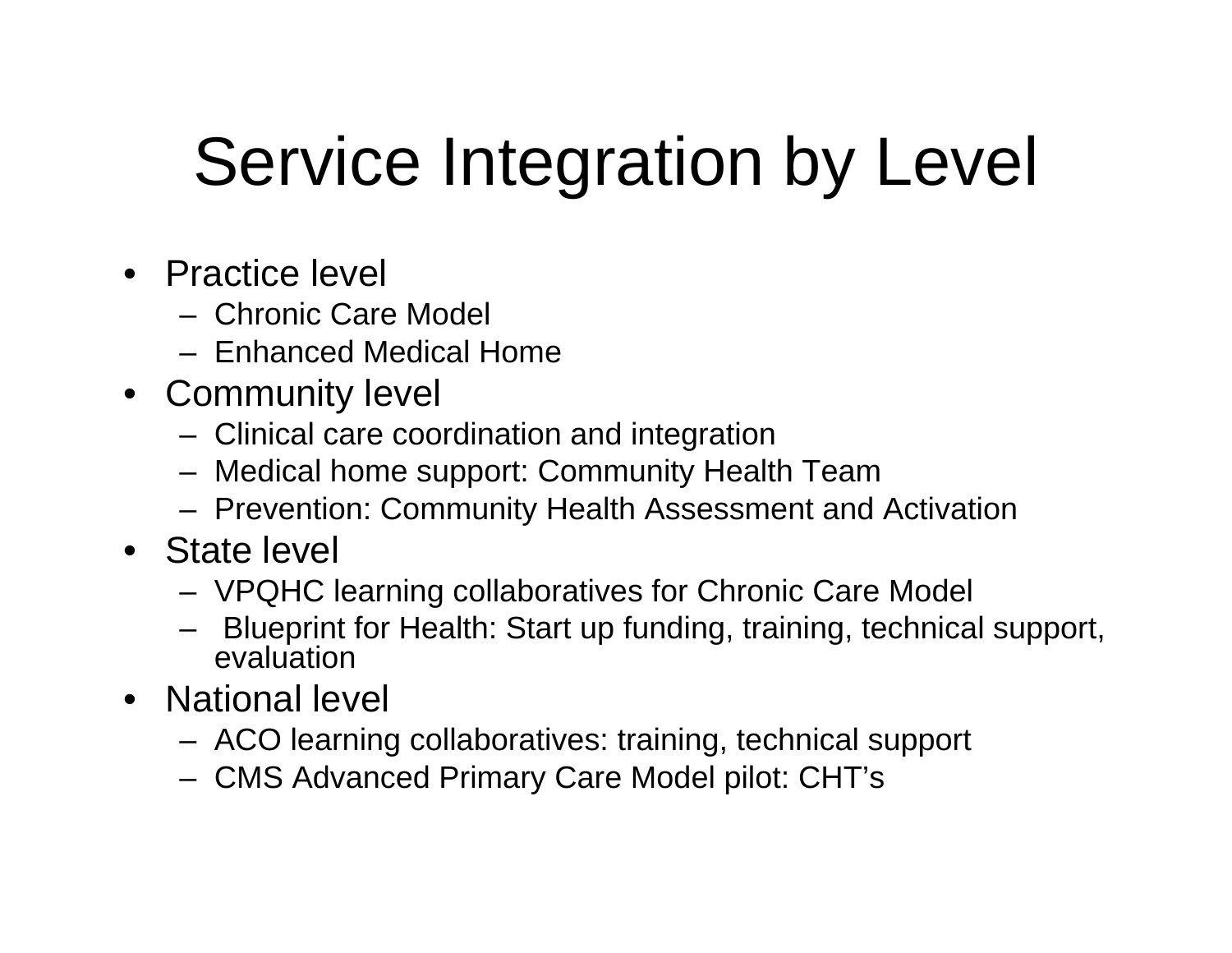# Financial Integration by Level

- Practice level
	- PCP payment reform: pmpm care coordination fee
- Community level
	- ACO financial incentive: savings sharing
	- Management of integrated medical budget
- State level
	- All payer payment reform model (medical home, ACO)
	- Medicaid & Medicare participation in pilots
	- Patient attribution model
	- ACO financial impact model
- National
	- Medicare & Medicaid participation in pilots
	- ACO learning collaboratives: technical support
	- Foundation support (CMWF) for financial model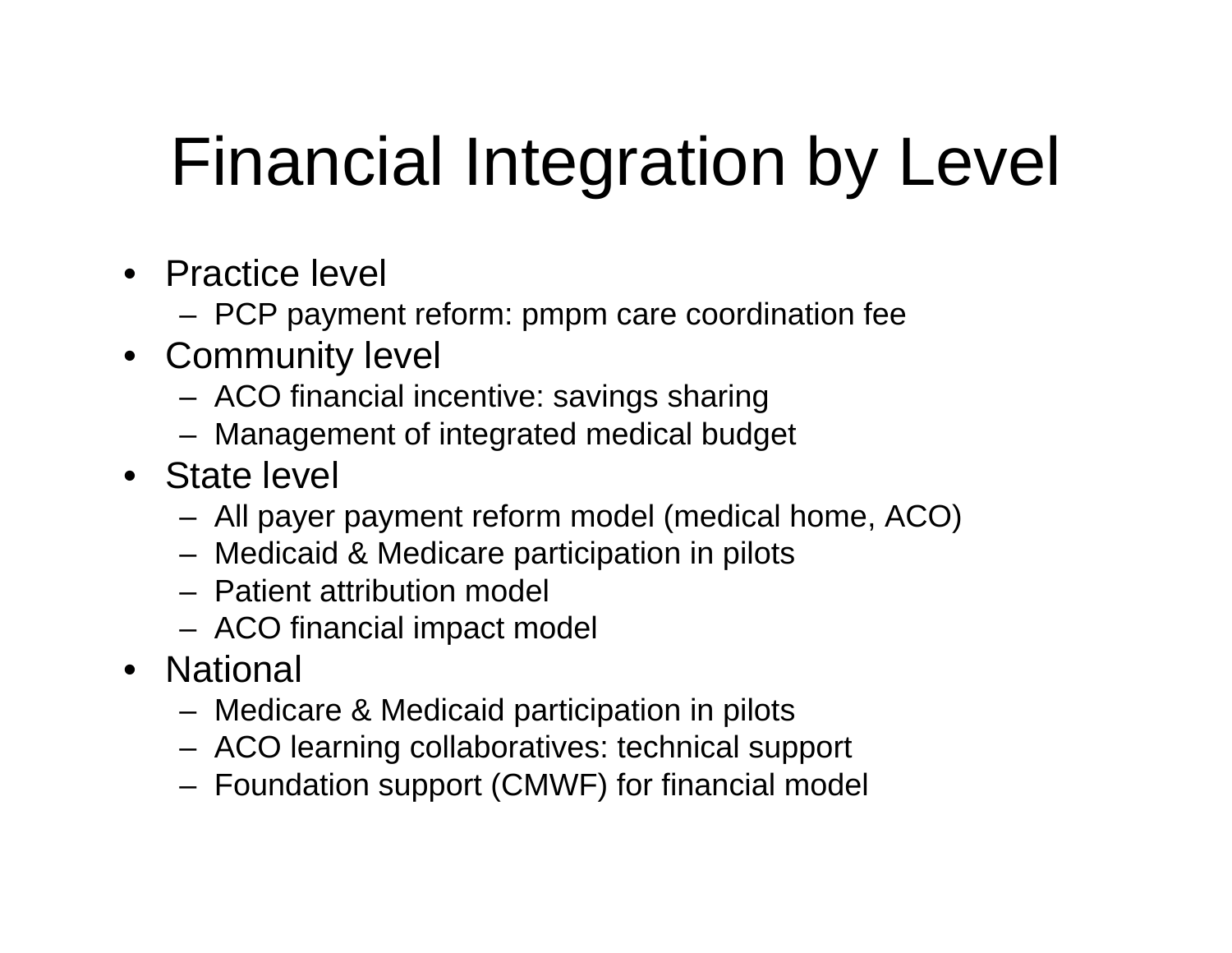# IT Tools & Reporting by Level

- Practice level
	- Patient clinical tracking: registry, flow sheet, population based reports
	- EMR interface
- Community level
	- Health information exchange for clinical coordination
	- Financial reporting: actual vs. target, drill down
	- Population based reports
- State level
	- Health information exchange
	- Development of web based tools for practices (DocSite)
	- All payer claims data base
	- Population based reports, public health reporting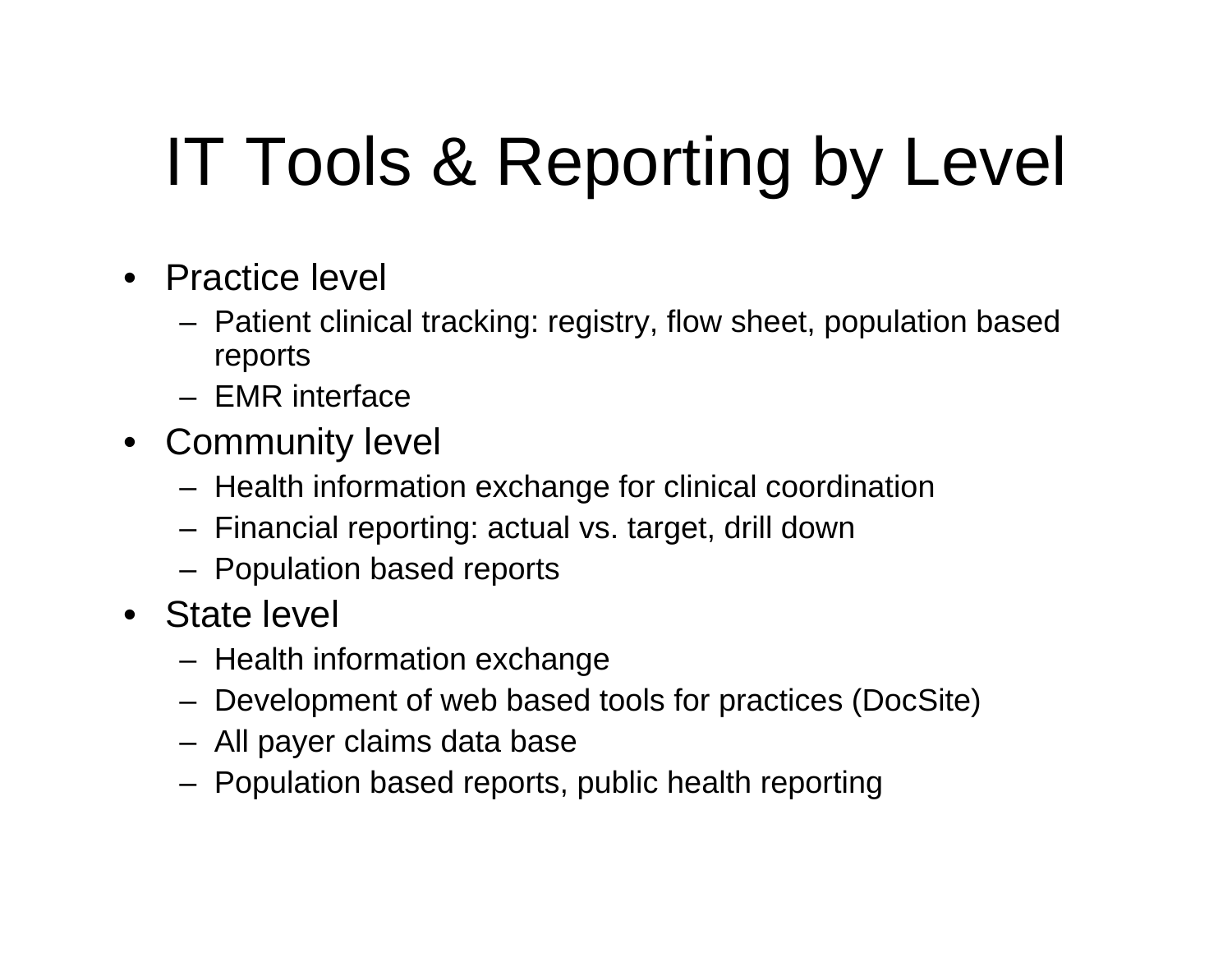## Conclusions

- Community health system level is the focal point of delivery system reform
	- Integration/coordination of service network that provides bulk of care to a population
	- Integration of community based health assessment and intervention plan
	- Development of local resources to support healthy behaviors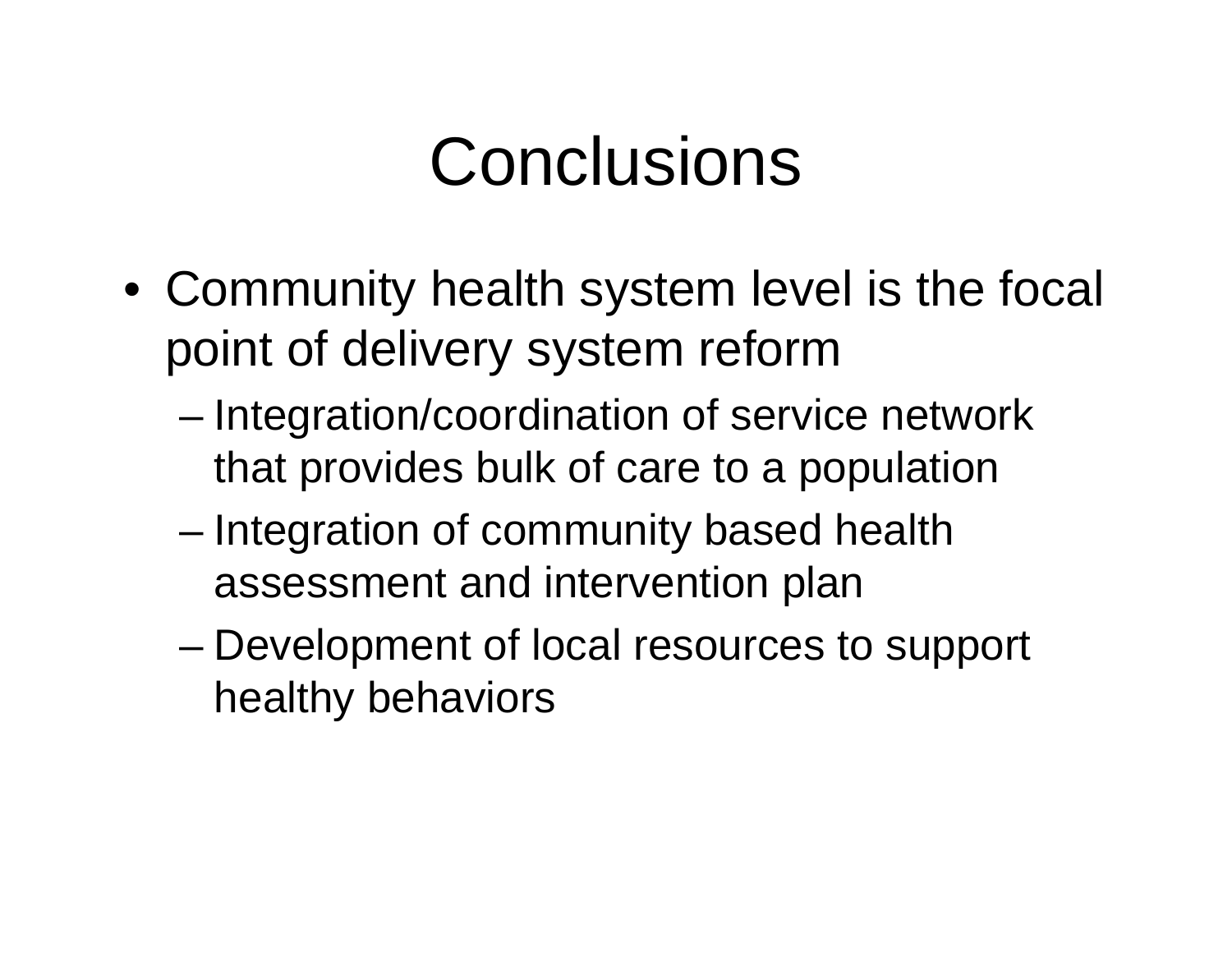## **Conclusions**

- ACO is a promising financial reform at community level which should be tested in pilots.
- ACO's will require participation of public payers, particularly Medicare, to realize their potential
- Likelihood of success of ACO pilots is enhanced by key pre-requisites
	- Implementation of medical home model, including primary care payment reform
	- All payer participation in a common financial framework, including Medicare, Medicaid and commercial
	- Strong IT support for operations, reporting and evaluation
- These pre-requisites require significant effort and time. Vermont is 6-12 months away from completing foundation work for ACO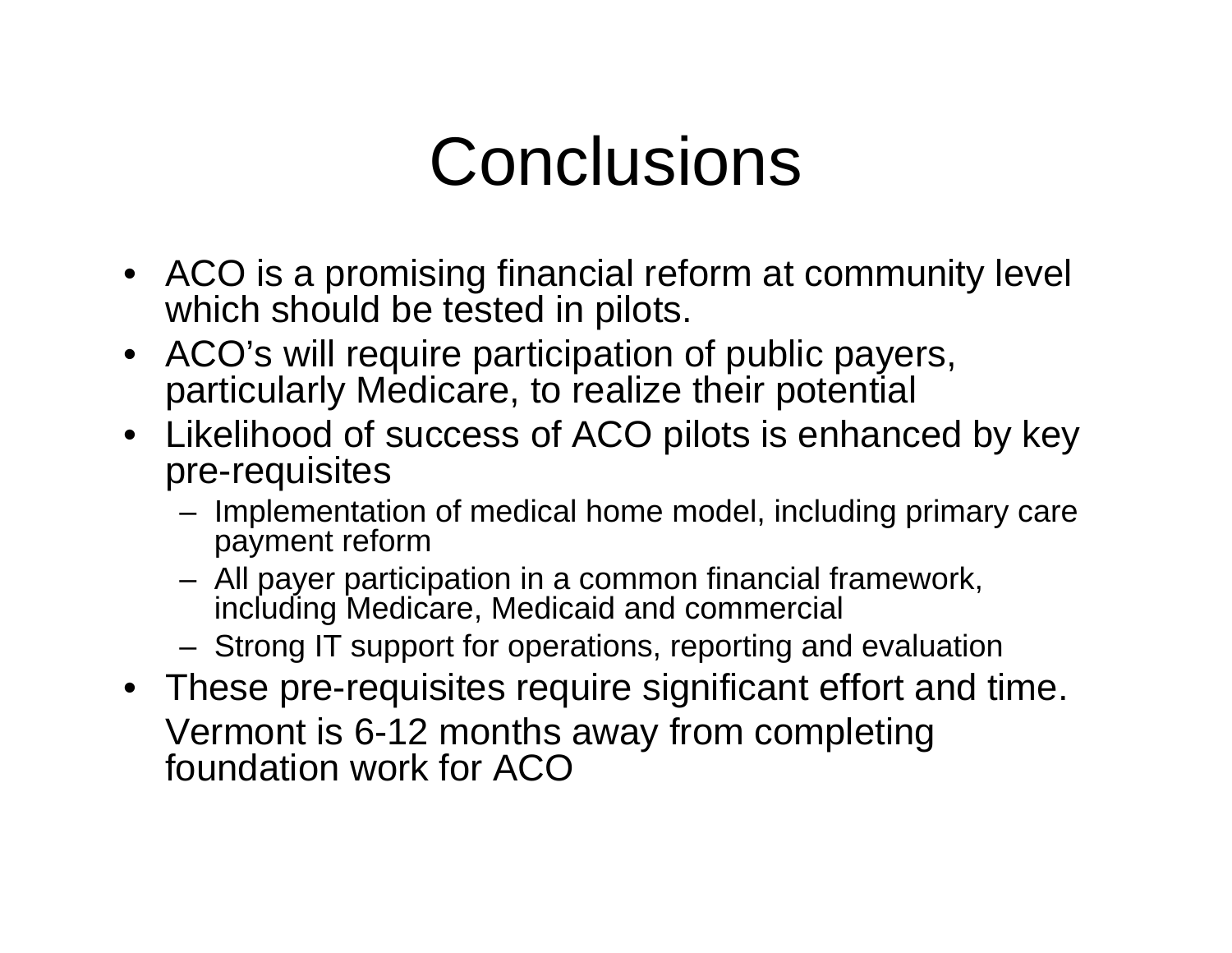## **Conclusions**

- Some large integrated care systems have the scale and resources to work concurrently at practice, community and regional/state levels to support ACO's.
- However, most small and medium sized communities and care systems will depend upon state/national support for
	- Defining a common financial framework for all payers
	- IT support for clinical tools, process improvement, information exchange, reporting and evaluation
	- Technical support and training
	- Start up funding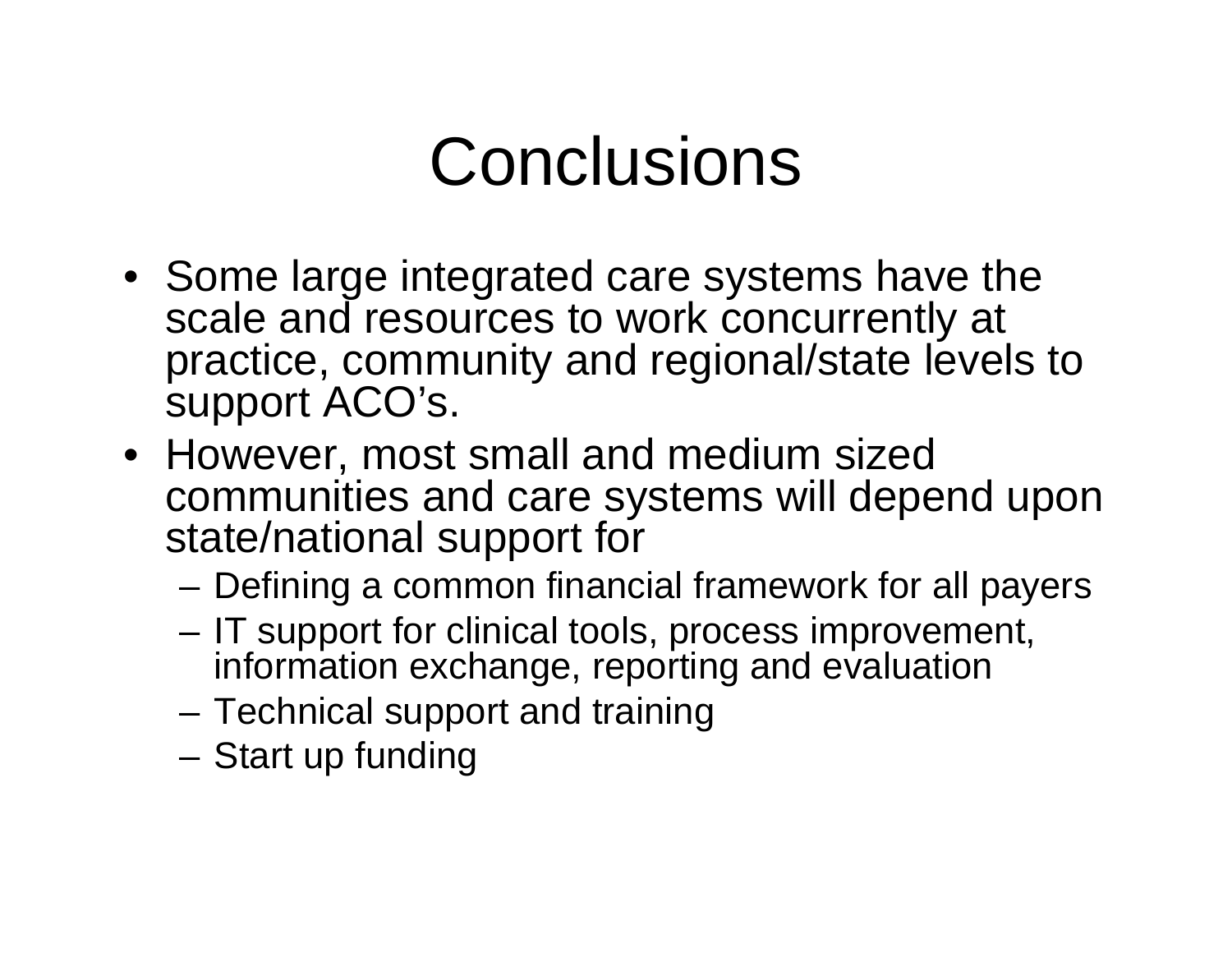## IV. Current Status and Next Steps

- Three qualified and interested ACO pilot sites identified & participating in National Learning Network
- Creating all payer model
	- Three major commercial payers participating and consolidated shared savings pool accepted
	- Plan for Medicaid participation and waiver filing due 7/10
	- Planning for Medicare participation: reform bills or Medicare pilot
- Financial impact model for ACO developed for two sites
- Draft legislation to accelerate expansion to 50% of hospitals by end of 2012
- Coordinate/integrate development of local infrastructure with Blueprint medical home statewide expansion
	- Core staffing: project management, practice facilitator
	- IT support and health information exchange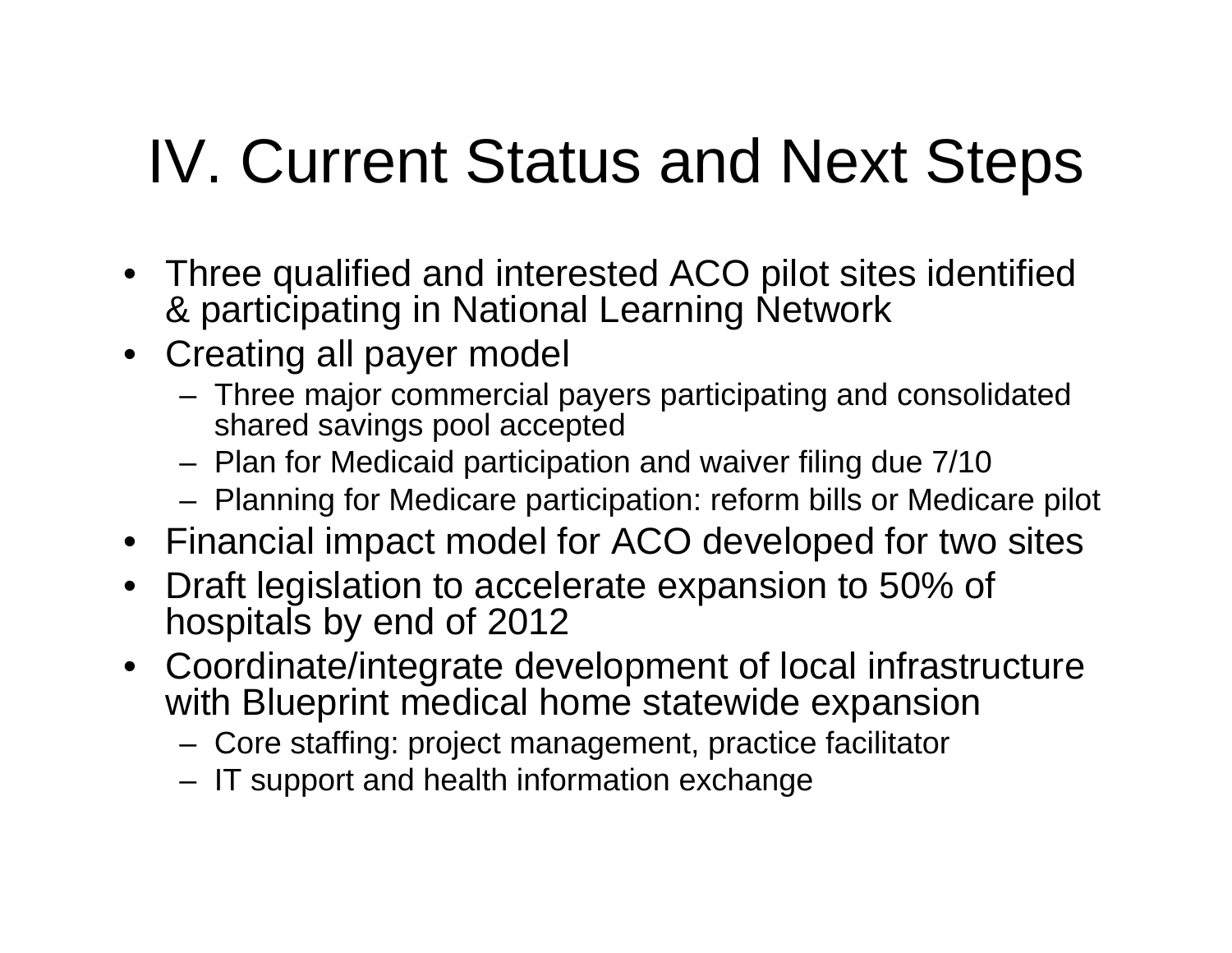• "You can count on Americans to do the right thing … after they have tried everything else" (Winston Churchill)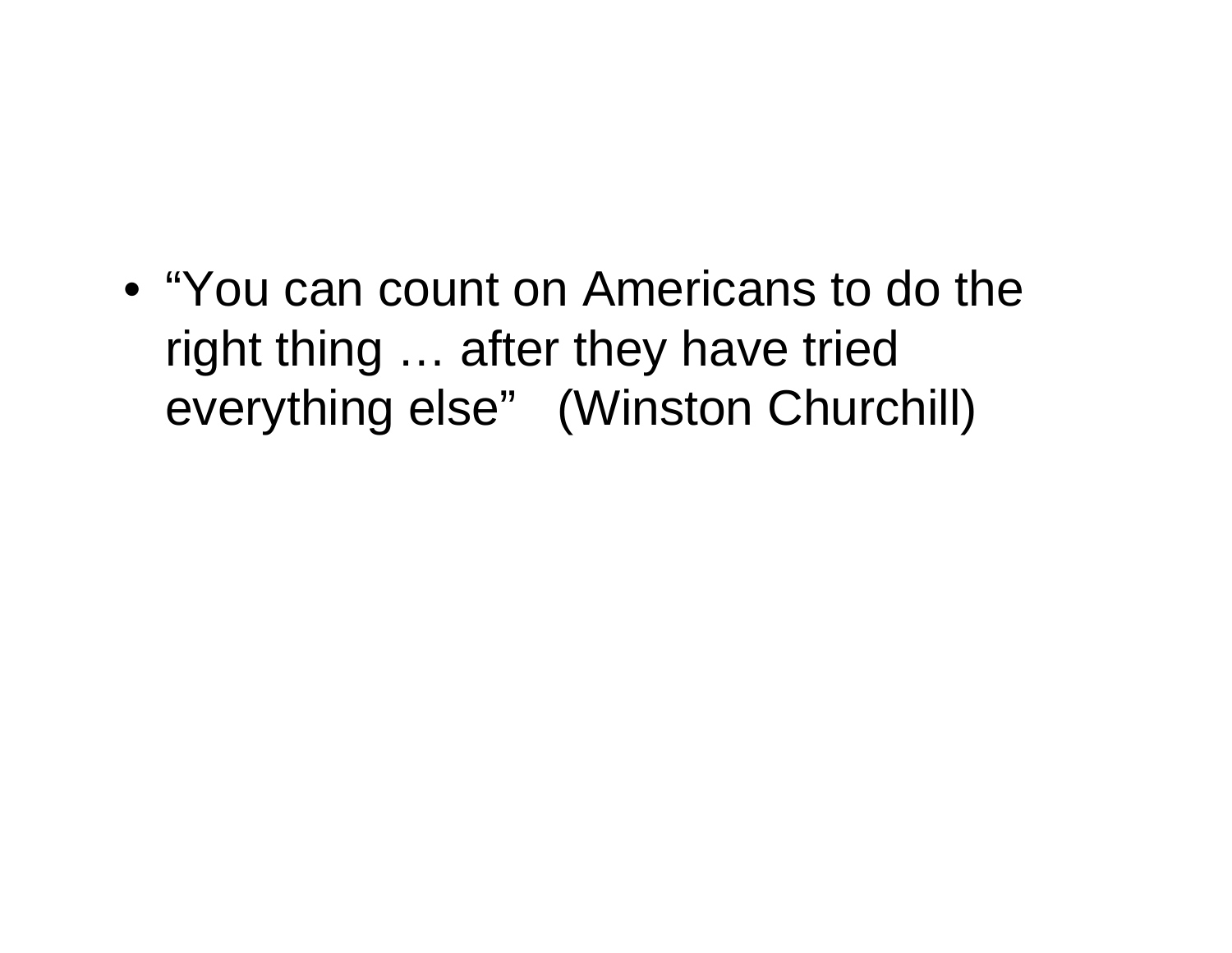### Resources

- Vermont Health Reform
	- Health reform :<http://hcr.vermont.gov/>
	- Information technology:<http://www.vitl.net/>
	- Health Care Reform Commission: [http://www.leg.state.vt.us/CommissiononHealt](http://www.leg.state.vt.us/CommissiononHealthCareReform/default2.cfm)  [hCareReform/default2.cfm](http://www.leg.state.vt.us/CommissiononHealthCareReform/default2.cfm)

Jim Hester, Director, 802 828-1107, [jhester@leg.state.vt.us](mailto:jhester@leg.state.vt.us)